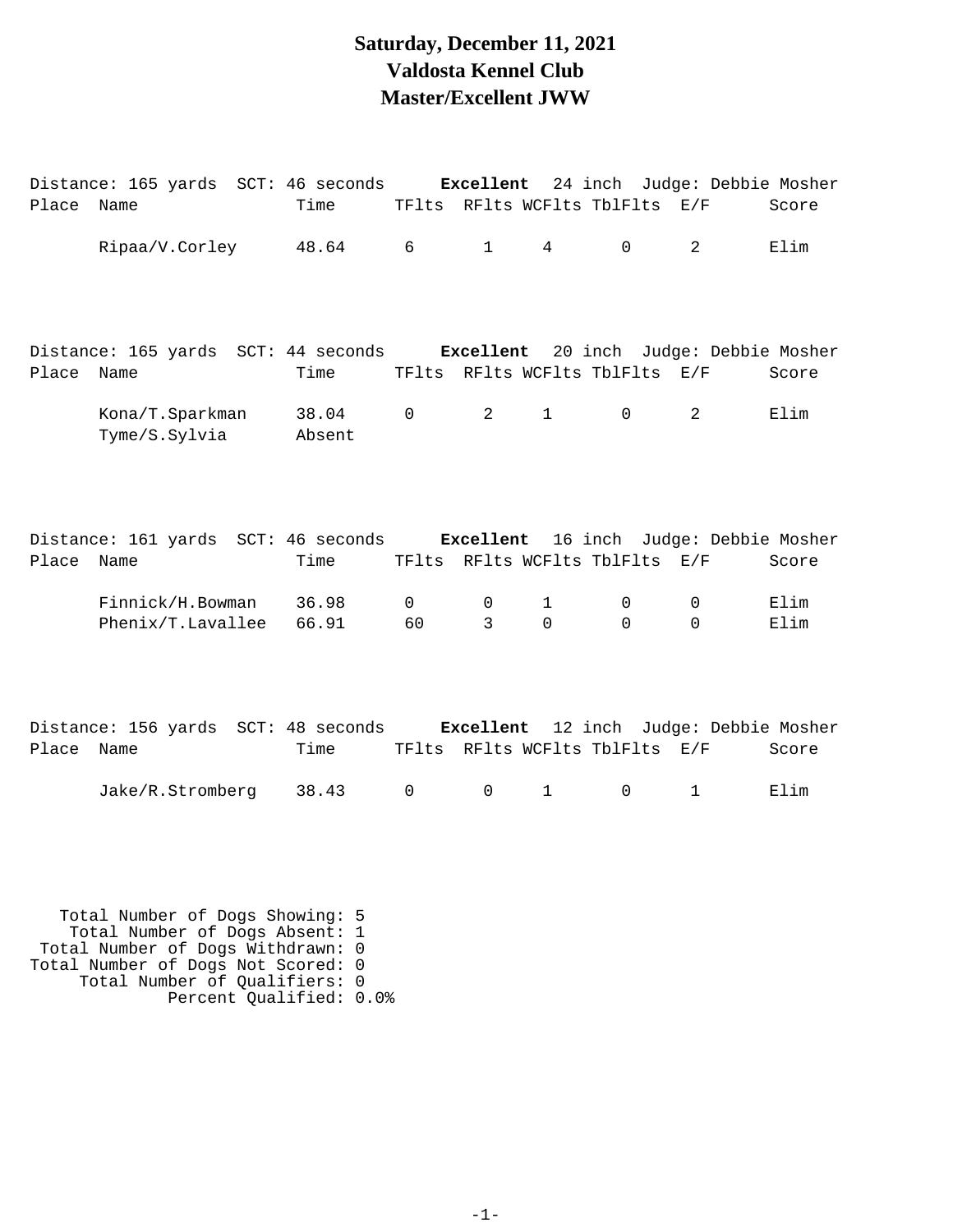|            | Distance: 165 yards SCT: 46 seconds |       |          |                |                | <b>Master</b> 24 inch Judge: Debbie Mosher |       |           |
|------------|-------------------------------------|-------|----------|----------------|----------------|--------------------------------------------|-------|-----------|
| Place Name |                                     | Time  |          |                |                | TFlts RFlts WCFlts TblFlts E/F             | Score |           |
|            | Presto/S.McKeever 31.37 0           |       |          | $\overline{0}$ | $\overline{0}$ | $\Omega$                                   | 100   | Qualified |
|            | Slash/J.Bauder-Heid No Time         |       |          | $\Omega$       |                |                                            | Elim  |           |
|            | Ahron/B.McDonald                    | 33.54 | $\Omega$ | $\overline{0}$ | 0              |                                            | Elim  |           |
|            | Tripoli/M.Briant                    | 41.54 | $\Omega$ |                |                |                                            | Elim  |           |

|              | Distance: 165 yards<br>$SCT$ : | 44 seconds |          | Master | 20 inch        |                      |                | Judge: Debbie Mosher |           |
|--------------|--------------------------------|------------|----------|--------|----------------|----------------------|----------------|----------------------|-----------|
| Place        | Name                           | Time       | TFlts    |        |                | RFlts WCFlts TblFlts | E/F            | Score                |           |
| 1            | Java/M.Frasca                  | 27.79      | $\Omega$ | 0      | $\overline{0}$ | $\Omega$             | 0              | 100                  | Qualified |
| $\mathbf{2}$ | Aspen/N.Young                  | 32.91      | $\Omega$ |        | $\Omega$       | $\Omega$             | $\Omega$       | 100                  | Qualified |
| 3            | Vader/K.Winter                 | 33.07      | $\Omega$ |        | 0              | $\Omega$             | $\Omega$       | 100                  | Qualified |
| 4            | Tuq/T.Johnson                  | 33.18      | $\Omega$ | 0      | $\mathbf 0$    | $\Omega$             | 0              | 100                  | Qualified |
|              | Tux/L.Albano                   | 37.71      | $\Omega$ |        | $\overline{0}$ | $\Omega$             | $\Omega$       | Elim                 |           |
|              | Maddie/R.Sharpe                | 30.66      | $\Omega$ |        |                | $\Omega$             | $\overline{2}$ | Elim                 |           |
|              | HiJinks/V.Drerup               | No Time    |          | 3      |                | $\Omega$             |                | Elim                 |           |
|              | Journey/D.Calivas              | 35.56      | $\Omega$ |        | $\Omega$       | $\Omega$             |                | Elim                 |           |
|              | Granite/L.Albano               | 39.80      | $\Omega$ |        | $\overline{0}$ | $\Omega$             | 0              | Elim                 |           |
|              | Skye/S.Holmes                  | 42.70      | 0        | 2      |                | $\Omega$             | $\overline{2}$ | Elim                 |           |
|              | Jill/L.Albano                  | 46.23      | 6        |        | $\Omega$       | $\Omega$             | $\Omega$       | Elim                 |           |
|              | Kaizen/L.FortSchnei 36.59      |            | $\Omega$ | 0      | $\overline{0}$ | $\Omega$             | 0              | 100                  | Qualified |
|              | Grace/B.McDonald               | 36.68      | $\Omega$ |        | $\overline{0}$ | $\Omega$             |                | 100                  | Qualified |
|              |                                |            |          |        |                |                      |                |                      |           |

|       | Distance: 161 yards SCT: 46 seconds                         |                 |  | <b>Master</b> 16 inch Judge: Debbie Mosher       |       |           |
|-------|-------------------------------------------------------------|-----------------|--|--------------------------------------------------|-------|-----------|
| Place | Name                                                        | Time            |  | TFlts RFlts WCFlts TblFlts E/F                   | Score |           |
|       | Nix/M.Wilson<br>Bling/D.Frasca<br>Piper/C.Youngblood Absent | 34.10<br>Absent |  | $0\qquad \qquad 0\qquad \qquad 0\qquad \qquad 0$ | 100   | Qualified |

|            | Distance: 156 yards SCT: 48 seconds |         |                | Master         |                | 12 inch Judge: Debbie Mosher   |     |       |           |
|------------|-------------------------------------|---------|----------------|----------------|----------------|--------------------------------|-----|-------|-----------|
| Place Name |                                     | Time    |                |                |                | TFlts RFlts WCFlts TblFlts E/F |     | Score |           |
|            | Hope/B.McDonald                     | 31.96 0 |                | $\overline{0}$ | $\overline{0}$ | $\Omega$ and $\Omega$          | - 0 | 100   | Qualified |
|            | Obi Wan/E.Dobber                    | 25.51   | $\Omega$       | $\Omega$       | $\Omega$       |                                |     | Elim  |           |
|            | Captain Jack/J. Baud No Time        |         |                |                | $\Omega$       |                                |     | Elim  |           |
|            | Surfer Girl/M.Koepp 36.91           |         | $\overline{0}$ |                |                |                                |     | Elim  |           |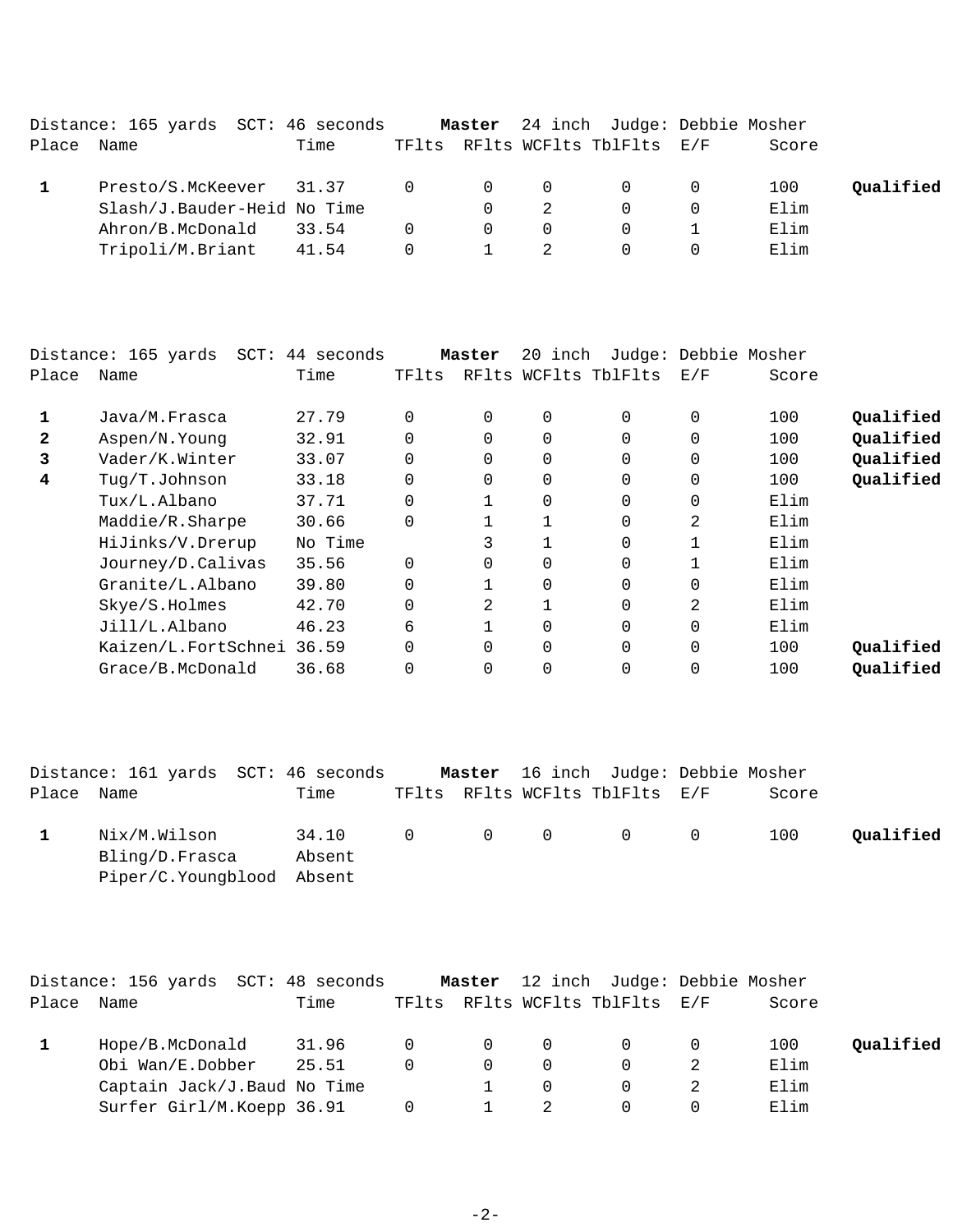|              | Distance: 156 yards         | SCT: 51 seconds |       | Master |   | 8 inch Judge: Debbie Mosher |          |       |           |
|--------------|-----------------------------|-----------------|-------|--------|---|-----------------------------|----------|-------|-----------|
| Place        | Name                        | Time            | TFlts |        |   | RFlts WCFlts TblFlts        | E/F      | Score |           |
|              | Kit Kat/L.Barrows           | 28.65           |       | 0      | 0 |                             | $\Omega$ | 100   | Qualified |
| $\mathbf{2}$ | Rip/J.Tash DVM              | 39.23           | 0     | 0      | 0 |                             | $\Omega$ | 100   | Qualified |
|              | Chester/J.Smith $2$         | 39.37           |       | 0      | 0 |                             | $\Omega$ | 100   | Qualified |
| 4            | Geni/J.Culhane              | 42.26           | 0     | 0      | 0 | $\Omega$                    | $\Omega$ | 100   | Qualified |
|              | Finley/S.Palcic             | 58.53           | 21    |        |   |                             |          | Elim  |           |
|              | Chase/C.Schmidt-Owe No Time |                 |       |        |   |                             | 2        | Elim  |           |

 Total Number of Dogs Showing: 28 Total Number of Dogs Absent: 2 Total Number of Dogs Withdrawn: 0 Total Number of Dogs Not Scored: 0 Total Number of Qualifiers: 13 Percent Qualified: 46.4%

|            | Distance: 156 yards SCT: 56 seconds |      |  | <b>Excellent Pref</b> 4 inch Judge: Debbie Mosher |       |  |
|------------|-------------------------------------|------|--|---------------------------------------------------|-------|--|
| Place Name |                                     | Time |  | TFlts RFlts WCFlts TblFlts E/F                    | Score |  |
|            | Tom Thumb/K.Remingt 49.60 0 3 0 0 1 |      |  |                                                   | Flim  |  |

 Total Number of Dogs Showing: 1 Total Number of Dogs Absent: 0 Total Number of Dogs Withdrawn: 0 Total Number of Dogs Not Scored: 0 Total Number of Qualifiers: 0 Percent Qualified: 0.0%

|              |                                    |      |  |                                | <b>Master Pref</b> 20 inch Judge: Debbie Mosher |           |
|--------------|------------------------------------|------|--|--------------------------------|-------------------------------------------------|-----------|
| Place Name   |                                    | Time |  | TFlts RFlts WCFlts TblFlts E/F | Score                                           |           |
| $\mathbf{1}$ | Mojo/L.Wetherell 34.36 0 0 0 0 0 0 |      |  |                                | 100                                             | Qualified |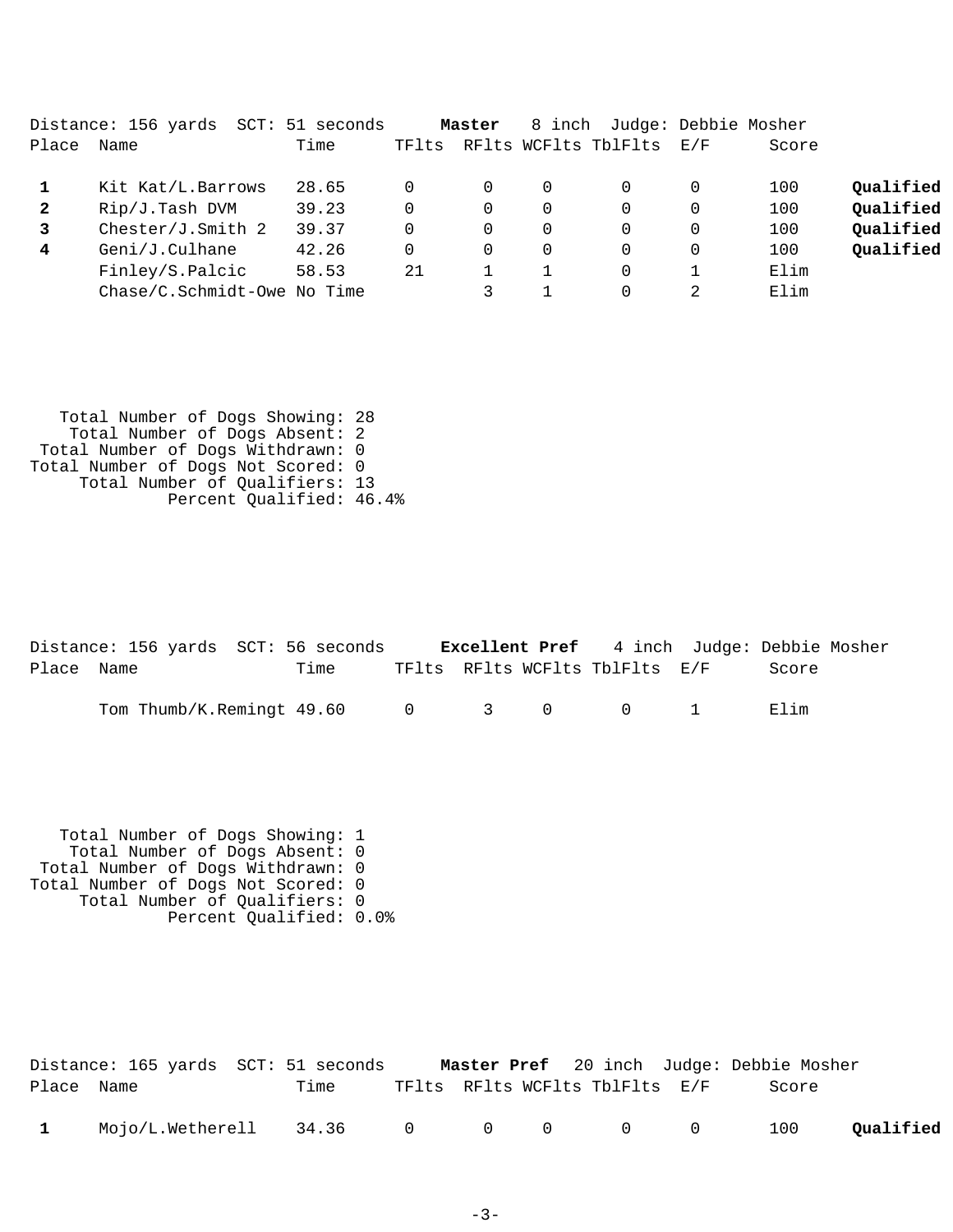| Electra/J.Marco | 37.34 |  |  |  |  |  | ⊥ım<br>п. н |
|-----------------|-------|--|--|--|--|--|-------------|
|-----------------|-------|--|--|--|--|--|-------------|

|       | Distance: 165 yards | SCT: | 49 seconds |       | Master Pref |          |                      |     | 16 inch Judge: Debbie Mosher |
|-------|---------------------|------|------------|-------|-------------|----------|----------------------|-----|------------------------------|
| Place | Name                |      | Time       | TFlts |             |          | RFlts WCFlts TblFlts | E/F | Score                        |
|       | Sookie/M.Vaughan    |      | 37.40      | 0     | $\Omega$    | $\Omega$ | $\Omega$             |     | Elim                         |
|       | Taze/N. Young       |      | 32.71      | 0     | 0           | 0        | $\Omega$             |     | Elim                         |
|       | Bella/K.McGregor    |      | 31.88      | 0     | 0           | $\Omega$ | $\Omega$             |     | Elim                         |
|       | Prim/L.Merrell      |      | 28.36      | 0     |             |          | 0                    |     | Elim                         |
|       | Smoky/M.Vaughan     |      | 38.44      |       |             |          | $\Omega$             |     | Elim                         |

|            | Distance: 156 yards SCT: 53 seconds |       |                       |                                              |                                                 | <b>Master Pref</b> 8 inch Judge: Debbie Mosher |           |
|------------|-------------------------------------|-------|-----------------------|----------------------------------------------|-------------------------------------------------|------------------------------------------------|-----------|
| Place Name |                                     | Time  |                       |                                              | TFlts RFlts WCFlts TblFlts E/F                  | Score                                          |           |
|            | Gauge/L.Glick                       | 37.68 |                       |                                              | $\begin{matrix} 0 & 0 & 0 & 0 & 0 \end{matrix}$ | 100                                            | Qualified |
|            | Kermit/S.Murphy                     | 30.99 | $\Omega$ and $\Omega$ | $\begin{array}{ccc} & & 0 & & 1 \end{array}$ | $\begin{array}{ccc} & & 0 & & \end{array}$      | Elim                                           |           |

| Total Number of Dogs Showing: 9    |  |
|------------------------------------|--|
| Total Number of Dogs Absent: 0     |  |
| Total Number of Dogs Withdrawn: 0  |  |
| Total Number of Dogs Not Scored: 0 |  |
| Total Number of Qualifiers: 2      |  |
| Percent Qualified: 22.2%           |  |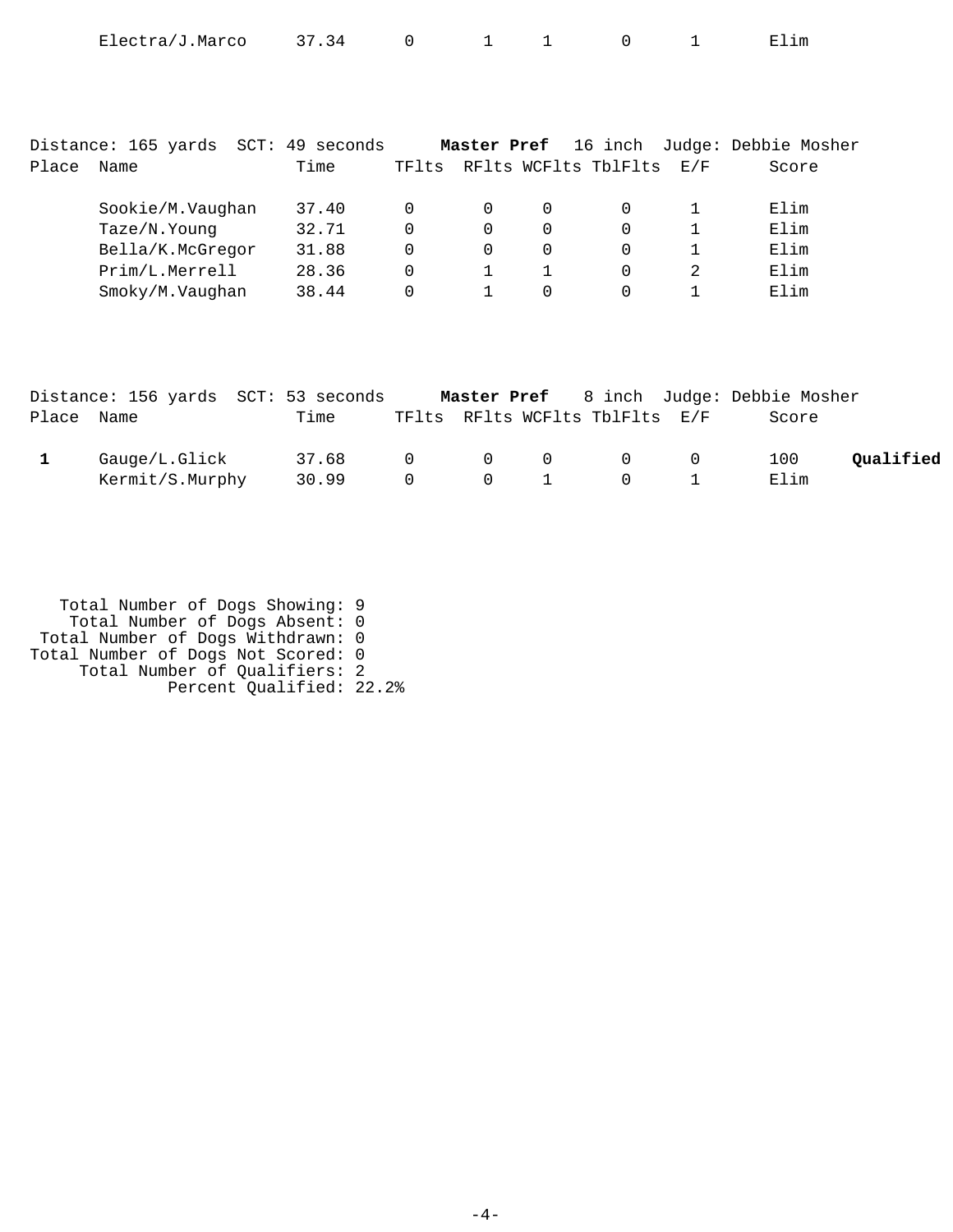## **Saturday, December 11, 2021 Valdosta Kennel Club Open JWW**

| Place Name |  | Time TFlts RFlts WCFlts TblFlts E/F                                                                                                                 |                                |                                |                   |                                     | Score         |
|------------|--|-----------------------------------------------------------------------------------------------------------------------------------------------------|--------------------------------|--------------------------------|-------------------|-------------------------------------|---------------|
|            |  | Belle/M.Briant No Time                                                                                                                              | $2 \left( \frac{1}{2} \right)$ | $2 \left( \frac{1}{2} \right)$ | $\overline{0}$    | $3^{\circ}$                         | Elim          |
| Place Name |  | Time TFlts RFlts WCFlts TblFlts E/F                                                                                                                 |                                |                                |                   |                                     | Score         |
|            |  | Petty/J.Bauder-Heid No Time 1                                                                                                                       |                                |                                |                   | $2 \qquad \qquad 0 \qquad \qquad 1$ | Elim          |
| Place Name |  | Distance: 141 yards SCT: 43 seconds     Open  16 inch  Judge: Debbie Mosher<br>Time TFlts RFlts WCFlts TblFlts E/F<br>Tess/C.Youngblood 39.51 0 2 0 |                                |                                | $\overline{0}$    | $\overline{0}$                      | Score<br>Elim |
| Place Name |  | Distance: 136 yards SCT: 45 seconds 0pen 12 inch Judge: Debbie Mosher<br>Time TFlts RFlts WCFlts TblFlts E/F                                        |                                |                                |                   |                                     | Score         |
|            |  | Bella/D.Mason 52.00 14 1                                                                                                                            |                                | $3 \left( \frac{1}{2} \right)$ | $0 \qquad \qquad$ | $2^{\circ}$                         | Elim          |
|            |  |                                                                                                                                                     |                                |                                |                   |                                     |               |

 Total Number of Dogs Showing: 4 Total Number of Dogs Absent: 0 Total Number of Dogs Withdrawn: 0 Total Number of Dogs Not Scored: 0 Total Number of Qualifiers: 0 Percent Qualified: 0.0%

| Distance: 145 yards SCT: 49 seconds |      |                                |  | Open Pref 20 inch Judge: Debbie Mosher |
|-------------------------------------|------|--------------------------------|--|----------------------------------------|
| Place Name                          | Time | TFlts RFlts WCFlts TblFlts E/F |  | Score                                  |

Lilly/K.Remington No Time 3 1 0 2 Elim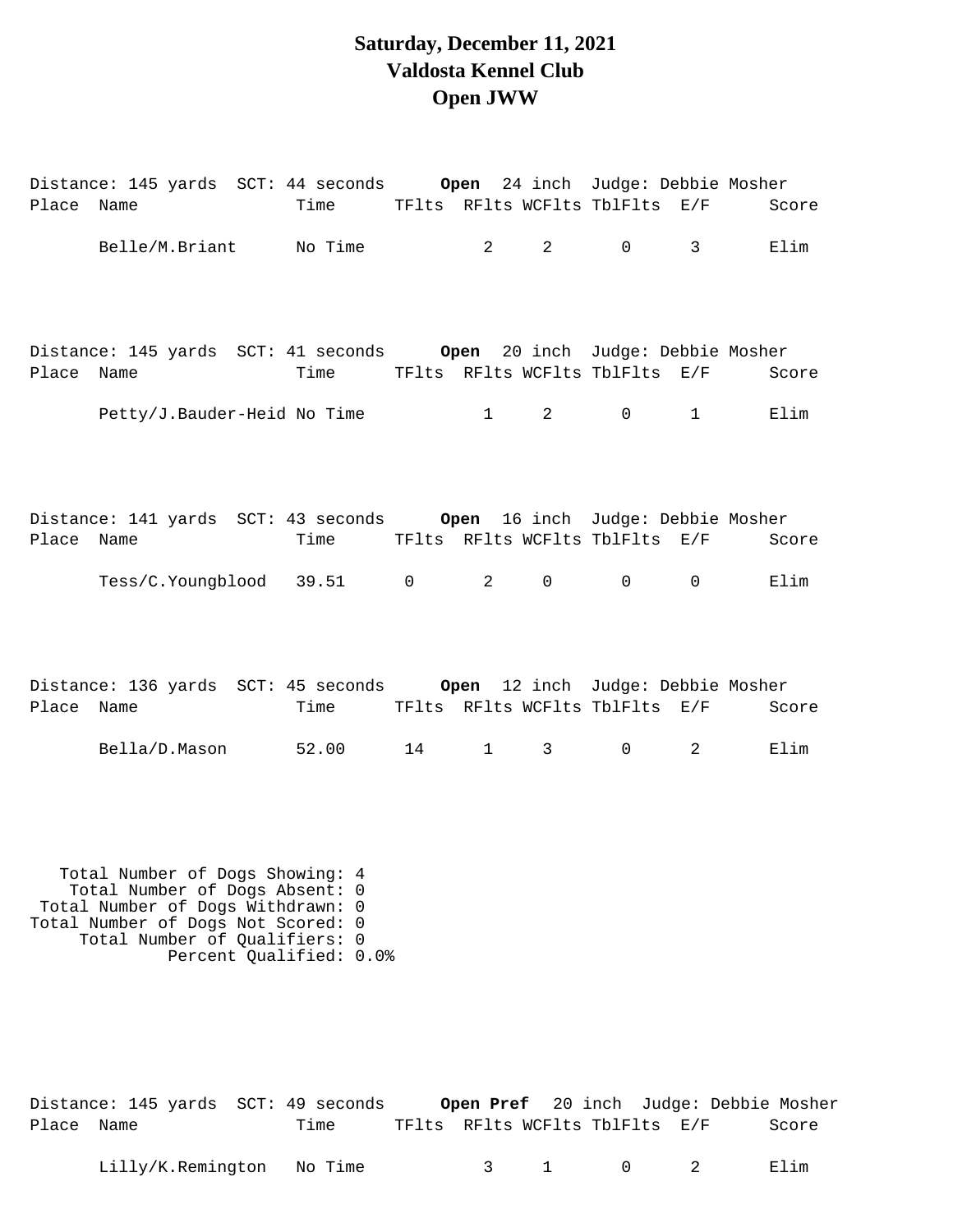Distance: 136 yards SCT: 54 seconds **Open Pref** 4 inch Judge: Debbie Mosher Place Name Time TFlts RFlts WCFlts TblFlts E/F Score

Rhiannon/J.Culhane No Time 1 1 1 0 1 Elim

 Total Number of Dogs Showing: 2 Total Number of Dogs Absent: 0 Total Number of Dogs Withdrawn: 0 Total Number of Dogs Not Scored: 0 Total Number of Qualifiers: 0 Percent Qualified: 0.0%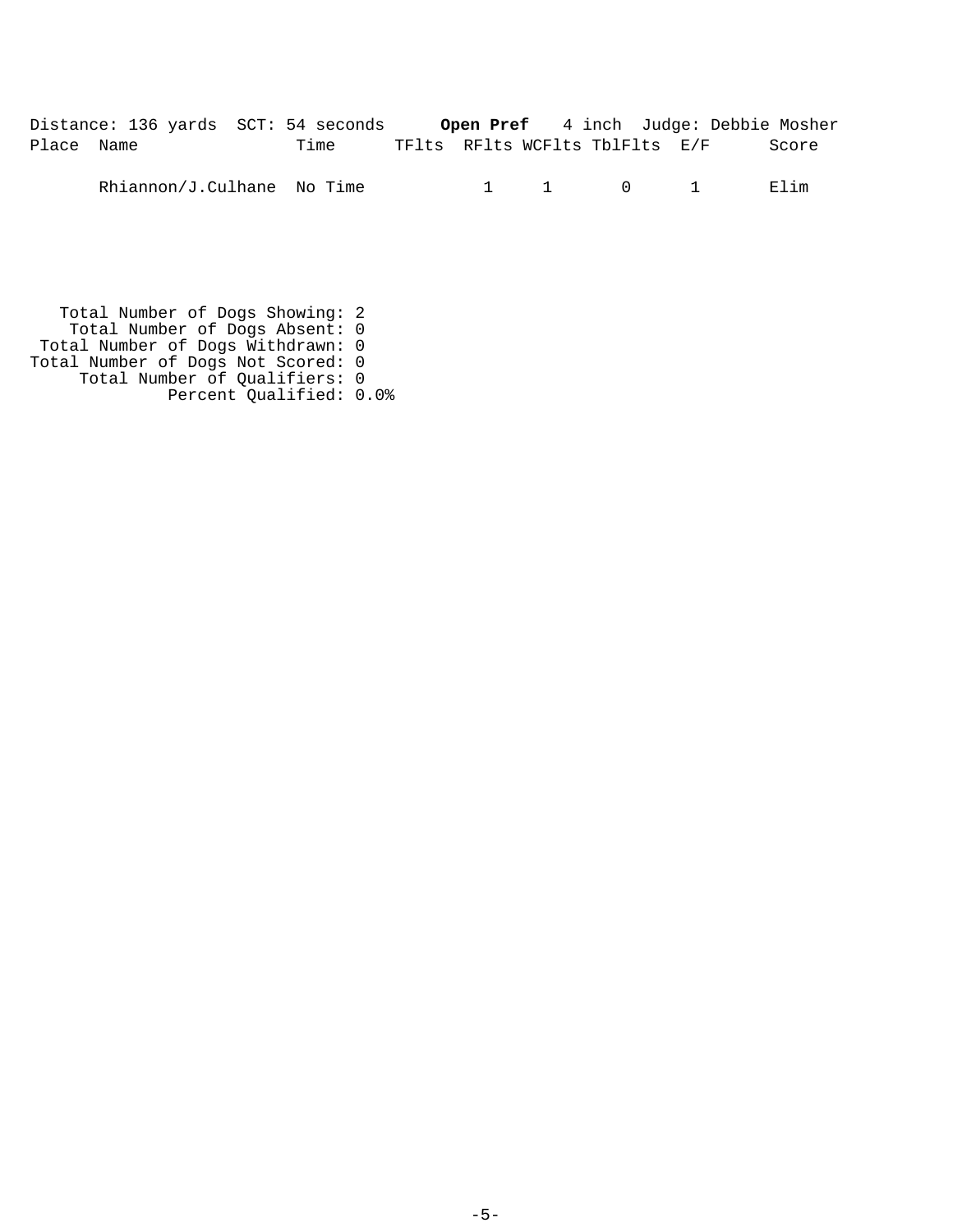#### **Saturday, December 11, 2021 Valdosta Kennel Club Novice JWW**

|                           | Distance: 111 yards SCT: 40 seconds Novice B 24 inch Judge: Debbie Mosher                                                                                                                                 |                           |                                |                                    |                                                   |                                                       |                                                |                              |           |
|---------------------------|-----------------------------------------------------------------------------------------------------------------------------------------------------------------------------------------------------------|---------------------------|--------------------------------|------------------------------------|---------------------------------------------------|-------------------------------------------------------|------------------------------------------------|------------------------------|-----------|
| Place Name                |                                                                                                                                                                                                           | Time                      |                                |                                    |                                                   | TFlts RFlts WCFlts TblFlts E/F                        |                                                | Score                        |           |
|                           | Kodiak/J.Marco                                                                                                                                                                                            | 50.79                     | 10                             | $4\overline{ }$                    | $2^{\circ}$                                       | $\mathsf{O}$                                          | $\overline{a}$                                 | Elim                         |           |
|                           | Distance: 111 yards SCT: 37 seconds Novice B 20 inch Judge: Debbie Mosher                                                                                                                                 |                           |                                |                                    |                                                   |                                                       |                                                |                              |           |
| Place Name                |                                                                                                                                                                                                           | Time                      |                                |                                    |                                                   | TFlts RFlts WCFlts TblFlts E/F                        |                                                | Score                        |           |
|                           | Soji/B.Beatty<br>Vickie/L.Albano<br>Stitch/M.FortSchnei 36.38<br>Catch/L.Wetherell                                                                                                                        | 68.62<br>40.68<br>No Time | 31<br>$\mathsf{3}$<br>$\Omega$ | 4<br>3<br>$\mathbf{1}$<br>$\Omega$ | 2<br>$\mathbf{1}$<br>$\mathbf{1}$<br>$\mathbf{1}$ | 0<br>$\mathbf 0$<br>$\Omega$<br>$\Omega$              | 2<br>$\mathbf 1$<br>$\Omega$<br>$\overline{2}$ | Elim<br>Elim<br>Elim<br>Elim |           |
| Place Name<br>$\mathbf 1$ | Distance: 108 yards SCT: 47 seconds<br>Zip/J.Tash DVM                                                                                                                                                     | Time<br>25.46             | $\mathsf{O}$                   | Novice B<br>$\overline{0}$         | $\mathsf{O}$                                      | TFlts RFlts WCFlts TblFlts E/F<br>$\mathsf{O}\xspace$ | 8 inch Judge: Debbie Mosher<br>$\mathsf{O}$    | Score<br>100                 | Qualified |
|                           | Total Number of Dogs Showing: 6<br>Total Number of Dogs Absent: 0<br>Total Number of Dogs Withdrawn: 0<br>Total Number of Dogs Not Scored: 0<br>Total Number of Qualifiers: 1<br>Percent Qualified: 16.7% |                           |                                |                                    |                                                   |                                                       |                                                |                              |           |

|            | Distance: 110 yards  SCT: 45 seconds |       |  |                                |                | Novice Pref 12 inch Judge: Debbie Mosher |
|------------|--------------------------------------|-------|--|--------------------------------|----------------|------------------------------------------|
| Place Name |                                      | Time  |  | TFlts RFlts WCFlts TblFlts E/F |                | Score                                    |
|            | Watson/B.Elver                       | 33.28 |  | $0 \qquad 0 \qquad 1 \qquad 0$ | $\overline{0}$ | Elim                                     |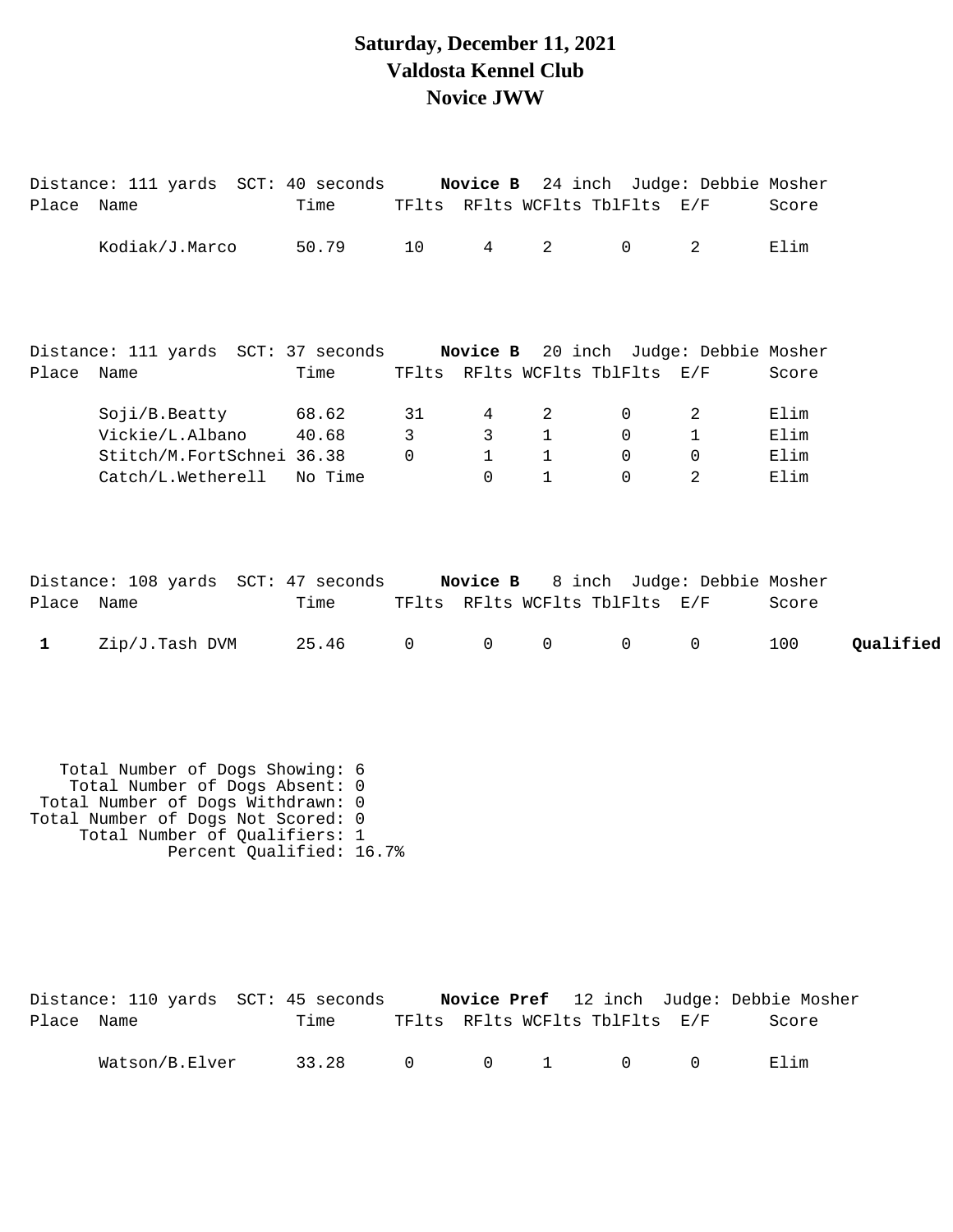|            | Distance: 108 yards SCT: 48 seconds                                                                            |      |  |                                | <b>Novice Pref</b> 8 inch Judge: Debbie Mosher |           |
|------------|----------------------------------------------------------------------------------------------------------------|------|--|--------------------------------|------------------------------------------------|-----------|
| Place Name |                                                                                                                | Time |  | TFlts RFlts WCFlts TblFlts E/F | Score                                          |           |
|            | $0 \, \text{akley/R}. \, \text{Stromberg} \quad 23.62 \qquad 0 \qquad 0 \qquad 0 \qquad 0 \qquad 0 \qquad 100$ |      |  |                                |                                                | Oualified |
|            |                                                                                                                |      |  |                                |                                                |           |

 Total Number of Dogs Showing: 2 Total Number of Dogs Absent: 0 Total Number of Dogs Withdrawn: 0 Total Number of Dogs Not Scored: 0 Total Number of Qualifiers: 1 Percent Qualified: 50.0%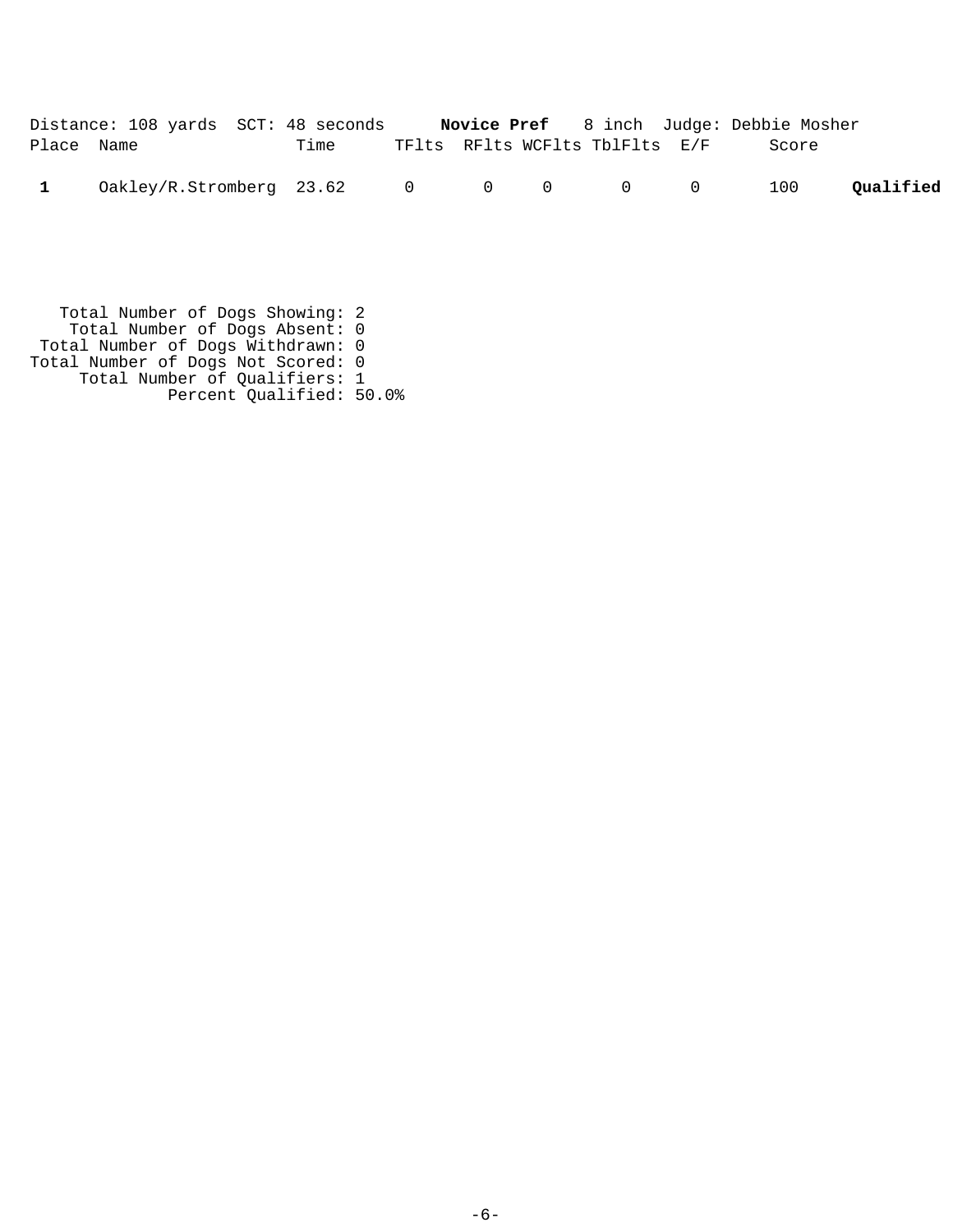# **Saturday, December 11, 2021 Valdosta Kennel Club Time 2 Beat**

|       | MCT: 50 seconds<br>Time 2 Beat | 24 inch | Judge: Debbie Mosher |     |                 |
|-------|--------------------------------|---------|----------------------|-----|-----------------|
| Place | Name                           | Time    | WCFlts               | E/F | Points          |
|       | Presto/S.McKeever              | 35.00   | 0                    | 0   | Qualified<br>10 |
|       | Ahron/B.McDonald               | 37.28   | 0                    | 0   | Oualified<br>9  |
|       | Leo/R.Sharpe                   | No Time | 0                    |     | Elim            |
|       | Kodiak/J.Marco                 | No Time | 0                    |     | Elim            |
|       | Ripaa/V.Corley                 | 46.96   | 2                    | 0   | Elim            |
|       | Belle/M.Briant                 | No Time |                      |     | Elim            |
|       | Slash/J.Bauder-Heid Absent     |         |                      |     |                 |

| Place | MCT: 50 seconds<br>Time 2 Beat<br>Name | 20 inch<br>Time | Judge: Debbie Mosher<br>WCFlts | E/F          | Points |           |
|-------|----------------------------------------|-----------------|--------------------------------|--------------|--------|-----------|
| 1     | Java/M.Frasca                          | 27.53           | 0                              | 0            | 10     | Qualified |
|       | Vader/K.Winter                         | 31.47           | 0                              | 0            | 8      | Qualified |
|       | Aspen/N.Young                          | 31.71           | 0                              | 0            | 8      | Qualified |
|       | Petty/J.Bauder-Heid                    | 33.80           | 0                              | $\mathbf 0$  | 8      | Qualified |
|       | Soji/B.Beatty                          | No Time         |                                |              | Elim   |           |
|       | Tug/T.Johnson                          | 37.33           |                                | 0            | Elim   |           |
|       | Skye/S.Holmes                          | No Time         |                                |              | Elim   |           |
|       | Kona/T.Sparkman                        | No Time         |                                | 2            | Elim   |           |
|       | Stitch/M.FortSchnei No Time            |                 | 0                              | $\mathbf{1}$ | Elim   |           |
|       | Grace/B.McDonald                       | No Time         |                                |              | Elim   |           |
|       | Maddie/R.Sharpe                        | Absent          |                                |              |        |           |

|       | MCT: 55 seconds<br>Time 2 Beat | 16 inch | Judge: Debbie Mosher |          |        |           |
|-------|--------------------------------|---------|----------------------|----------|--------|-----------|
| Place | Name                           | Time    | WCFlts               | E/F      | Points |           |
|       | Nix/M.Wilson                   | 35.10   | 0                    | 0        | 10     | Qualified |
|       | Phenix/T.Lavallee              | 54.65   | 0                    | 0        | 4      | Qualified |
|       | Bling/D.Frasca                 | No Time |                      |          | Elim   |           |
|       | Tess/C.Youngblood              | No Time | 2                    | $\Omega$ | Elim   |           |
|       | Piper/C.Youngblood             | Absent  |                      |          |        |           |
|       |                                |         |                      |          |        |           |

|            | MCT: 60 seconds           |      | <b>Time 2 Beat</b> 12 inch Judge: Debbie Mosher |           |        |           |
|------------|---------------------------|------|-------------------------------------------------|-----------|--------|-----------|
| Place Name |                           | Time | WCFlts                                          | F. / F    | Points |           |
|            | Surfer Girl/M.Koepp 29.77 |      | $^{\circ}$                                      | $\bigcap$ | 10     | Qualified |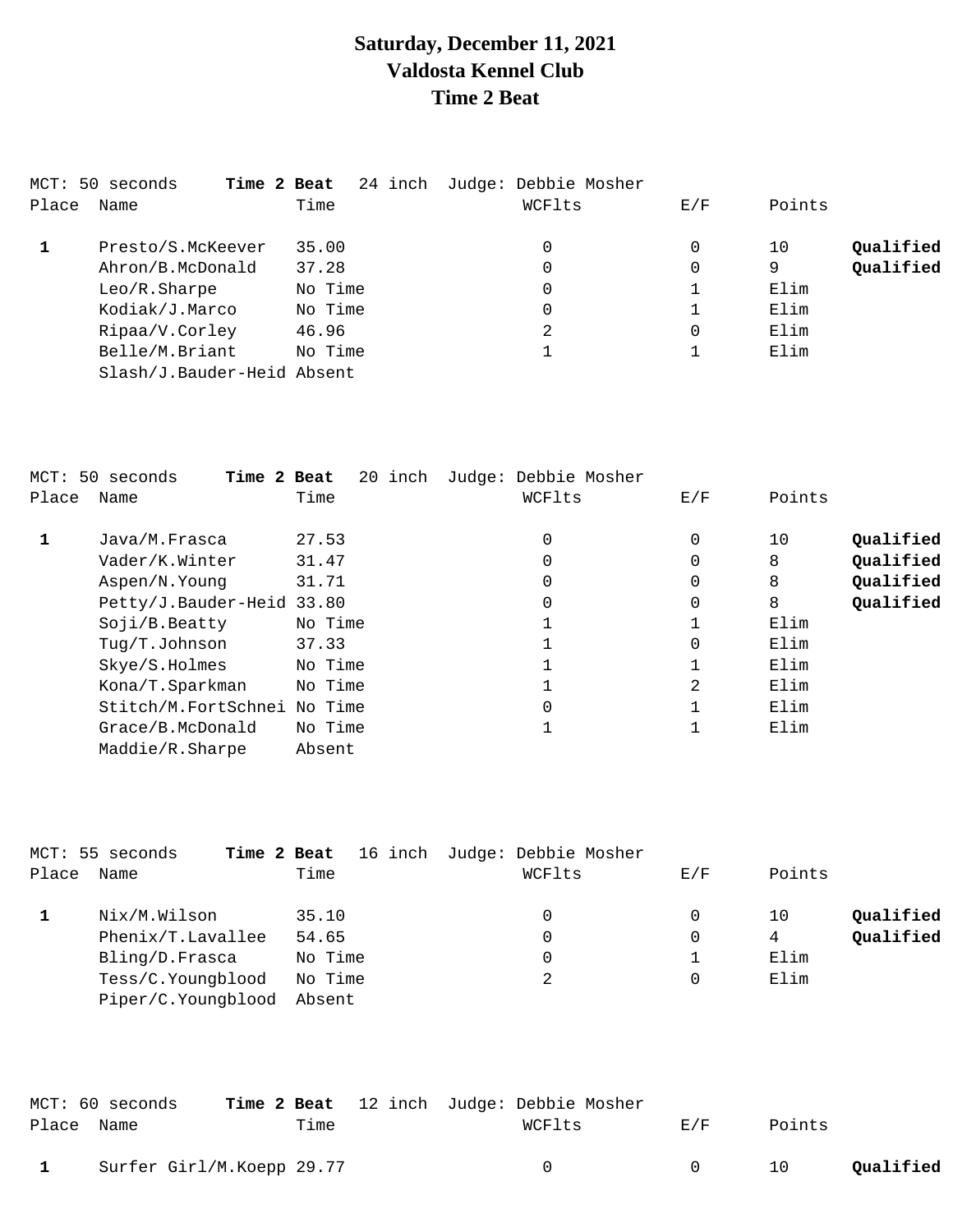| Obi Wan/E.Dobber       | 28.69   |  | Elim |
|------------------------|---------|--|------|
| Jake/R.Stromberg 56.41 |         |  | Elim |
| Bella/D.Mason          | No Time |  | Elim |

|       | MCT: 60 seconds<br>Time 2 Beat |         | 8 inch Judge: Debbie Mosher |     |                 |
|-------|--------------------------------|---------|-----------------------------|-----|-----------------|
| Place | Name                           | Time    | WCFlts                      | E/F | Points          |
|       | Zip/J.Tash DVM                 | 38.46   | 0                           | 0   | Oualified<br>10 |
|       | Kit Kat/L.Barrows              | No Time | 0                           |     | Elim            |
|       | Geni/J.Culhane                 | No Time | 0                           |     | Elim            |
|       | Preston/J.Smith 2              | 48.12   |                             |     | Elim            |

 Total Number of Dogs Showing: 28 Total Number of Dogs Absent: 3 Total Number of Dogs Withdrawn: 0 Total Number of Dogs Not Scored: 0 Total Number of Qualifiers: 10 Percent Qualified: 35.7%

| MCT: 50 seconds        |       | Time 2 Beat Pref 20 inch Judge: Debbie Mosher |        |        |           |
|------------------------|-------|-----------------------------------------------|--------|--------|-----------|
| Place Name             | Time  | WCFlts                                        | F/K    | Points |           |
| Mojo/L.Wetherell 33.60 |       | $\left( \right)$                              | $\cup$ | 1 O    | Oualified |
| Electra/J.Marco        | 36.51 |                                               |        | Elim   |           |

|       | MCT: 55 seconds  |       | Time 2 Beat Pref 16 inch Judge: Debbie Mosher |     |        |           |
|-------|------------------|-------|-----------------------------------------------|-----|--------|-----------|
| Place | Name             | Time  | WCFlts                                        | E/F | Points |           |
|       | Prim/L.Merrell   | 30.22 | 0                                             |     | 10     | Qualified |
|       | Bella/K.McGregor | 36.90 | 0                                             | 2   | Elim   |           |
|       | Smoky/M.Vaughan  | 42.02 | 0                                             |     | Elim   |           |
|       |                  |       |                                               |     |        |           |

|            | MCT: 60 seconds |       | <b>Time 2 Beat Pref</b> 8 inch Judge: Debbie Mosher |                |        |
|------------|-----------------|-------|-----------------------------------------------------|----------------|--------|
| Place Name |                 | Time  | WCFlts                                              | F. / F         | Points |
|            | Gauge/L.Glick   | 41.09 |                                                     | $\overline{1}$ | Elim   |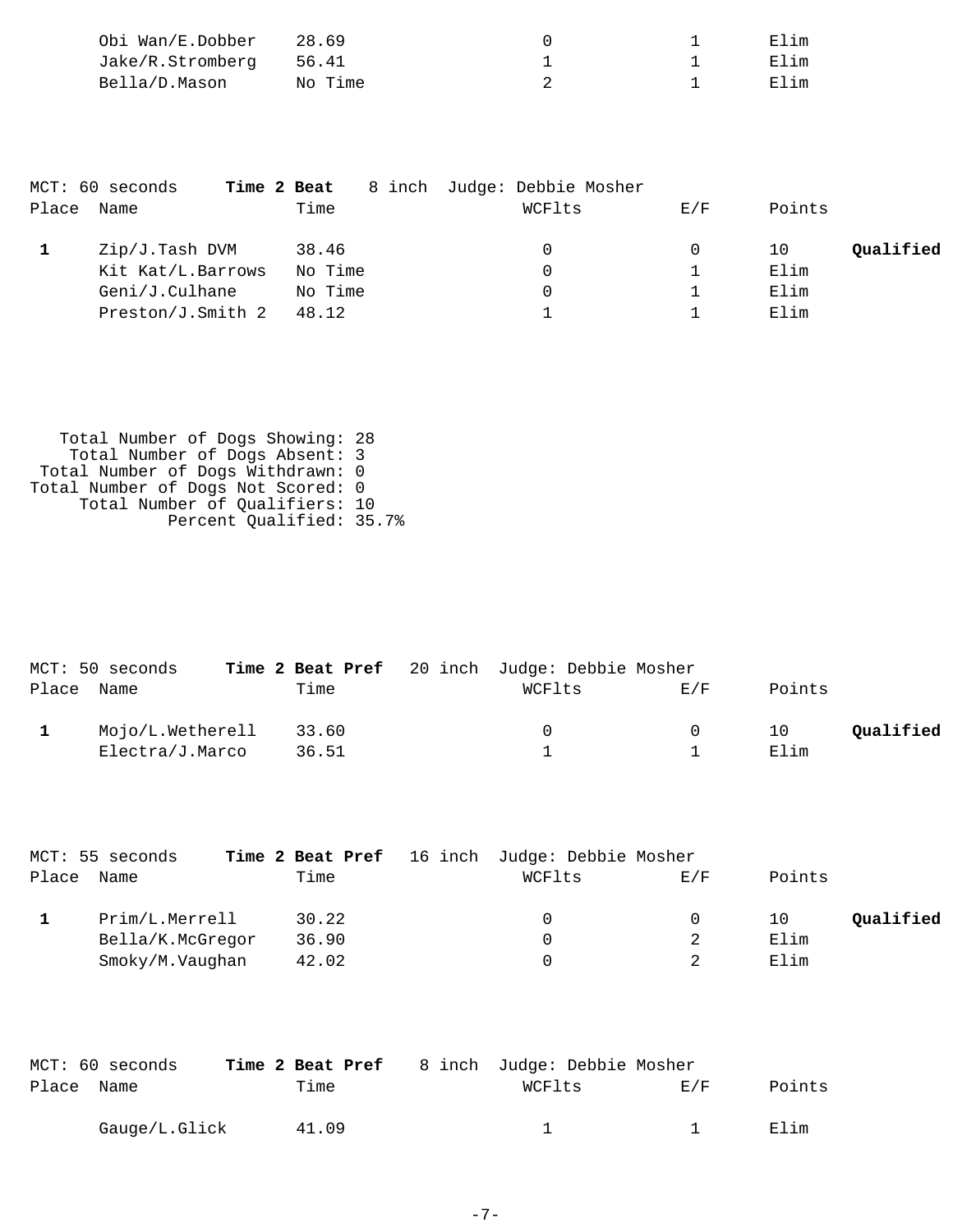|              | MCT: 60 seconds | <b>Time 2 Beat Pref</b> 4 inch Judge: Debbie Mosher |        |        |               |           |
|--------------|-----------------|-----------------------------------------------------|--------|--------|---------------|-----------|
| Place Name   |                 | Time                                                | WCFlts | E/F    | Points        |           |
| $\mathbf{1}$ | Rip/J.Tash DVM  | 34.09                                               | (1)    | $\cup$ | <sup>10</sup> | Qualified |

 Total Number of Dogs Showing: 7 Total Number of Dogs Absent: 0 Total Number of Dogs Withdrawn: 0 Total Number of Dogs Not Scored: 0 Total Number of Qualifiers: 3 Percent Qualified: 42.9%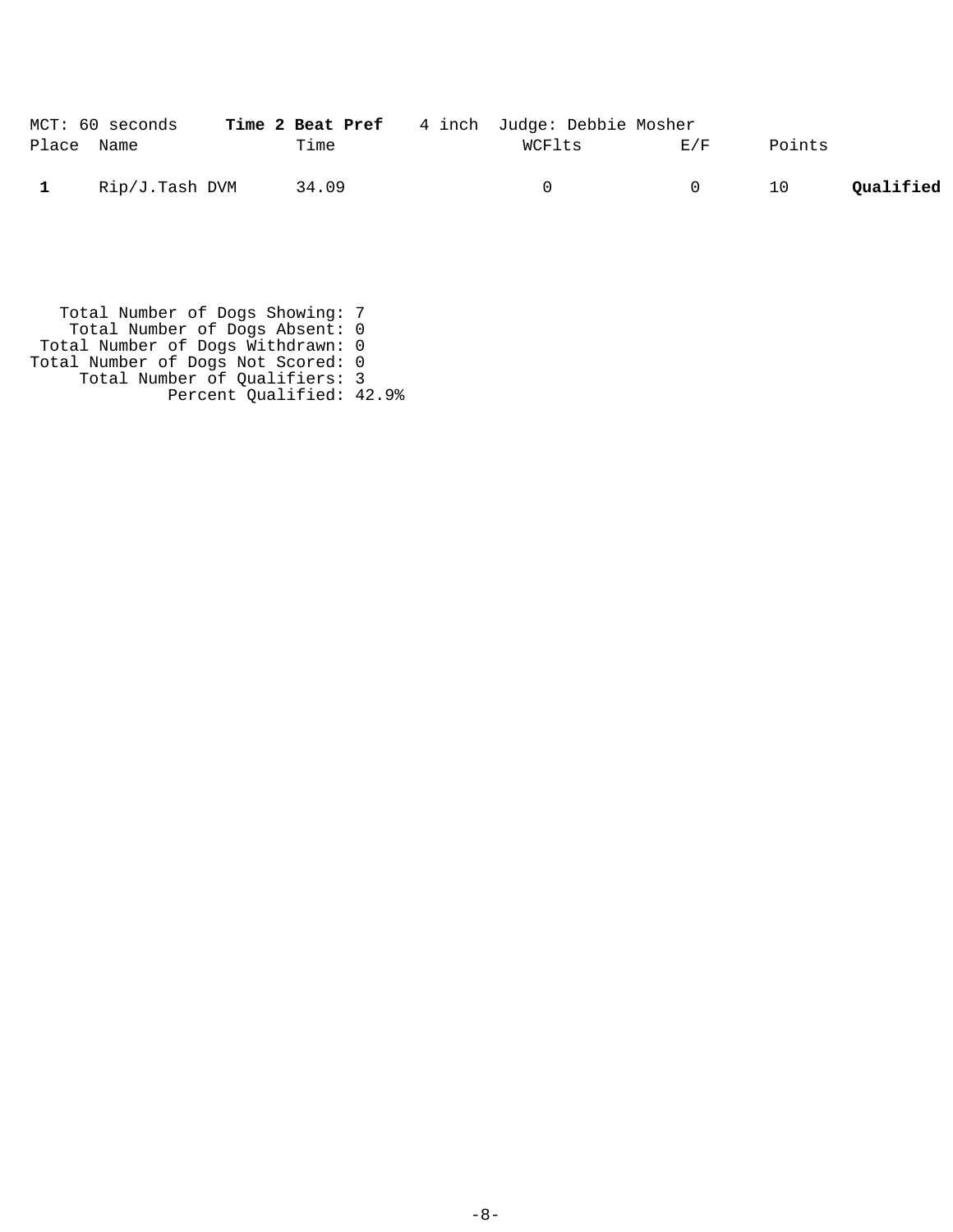### **Saturday, December 11, 2021 Valdosta Kennel Club Premier Standard**

|       | MCT: 60 seconds   | <b>Premier Standard</b> 24 inch Judge: Debbie Mosher |          |                  |       |       |
|-------|-------------------|------------------------------------------------------|----------|------------------|-------|-------|
| Place | Name              | Time                                                 |          | RFlts WCFlts E/F | Score | Top25 |
|       | Presto/S.McKeever | 43.12                                                | $\cap$   | $\Omega$         | Elim  |       |
|       | Ahron/B.McDonald  | 50.44                                                | $\Omega$ | $\Omega$         | Elim  |       |
|       | Ripaa/V.Corley    | 66.59                                                | 5        |                  | Elim  |       |

|              | MCT: 55 seconds           | Premier Standard | 20 inch |          | Judge: Debbie Mosher |       |       |           |
|--------------|---------------------------|------------------|---------|----------|----------------------|-------|-------|-----------|
| Place        | Name                      | Time             | RFlts   | WCFlts   | E/F                  | Score | Top25 |           |
|              | Java/M.Frasca             | 40.66            | 0       | $\Omega$ | 0                    | 100   | Yes   | Qualified |
| $\mathbf{2}$ | Maddie/R.Sharpe           | 43.70            | 0       | $\Omega$ | 0                    | 100   | Yes   | Qualified |
| 3            | Vader/K.Winter            | 45.68            | 0       | $\Omega$ | 0                    | 100   |       | Qualified |
|              | Tux/L.Albano              | 56.27            | 0       | $\Omega$ | 0                    | Elim  |       |           |
|              | Tug/T.Johnson             | 56.53            | 2       | 2        |                      | Elim  |       |           |
|              | Aspen/N.Young             | 43.22            | 0       | 1        | 0                    | Elim  |       |           |
|              | Tyme/S.Sylvia             | 54.94            |         |          | 0                    | Elim  |       |           |
|              | Granite/L.Albano          | 57.52            |         |          |                      | Elim  |       |           |
|              | Petty/J.Bauder-Heid 49.87 |                  |         |          |                      | Elim  |       |           |

| MCT: 60 seconds                | <b>Premier Standard</b> 16 inch Judge: Debbie Mosher |           |                                                    |             |  |
|--------------------------------|------------------------------------------------------|-----------|----------------------------------------------------|-------------|--|
| Place<br>Name                  | Time                                                 |           | RFlts WCFlts E/F                                   | Score Top25 |  |
| Nix/M.Wilson<br>Bling/D.Frasca | No Time<br>Absent                                    | $\bigcap$ | $\begin{array}{ccc} & & 0 & \quad & 1 \end{array}$ | Elim        |  |

| MCT: 65 seconds           | Premier Standard 12 inch Judge: Debbie Mosher |        |                  |             |  |
|---------------------------|-----------------------------------------------|--------|------------------|-------------|--|
| Place Name                | Time                                          |        | RFlts WCFlts E/F | Score Top25 |  |
| Obi Wan/E.Dobber 42.93    |                                               |        | 1 1              | Elim        |  |
| Surfer Girl/M.Koepp 44.27 |                                               |        | $\mathbf{1}$     | Elim        |  |
| Captain Jack/J.Baud 43.36 |                                               | $\cap$ | $\Omega$         | Elim        |  |

|              | MCT: 65 seconds         | Premier Standard | 8 inch Judge: Debbie Mosher |                                         |             |           |
|--------------|-------------------------|------------------|-----------------------------|-----------------------------------------|-------------|-----------|
| Place Name   |                         | Time             |                             | RFlts WCFlts E/F                        | Score Top25 |           |
| $\mathbf{1}$ | Kit Kat/L.Barrows 35.26 |                  |                             | $\begin{matrix} 0 & 0 & 0 \end{matrix}$ | 100         | Qualified |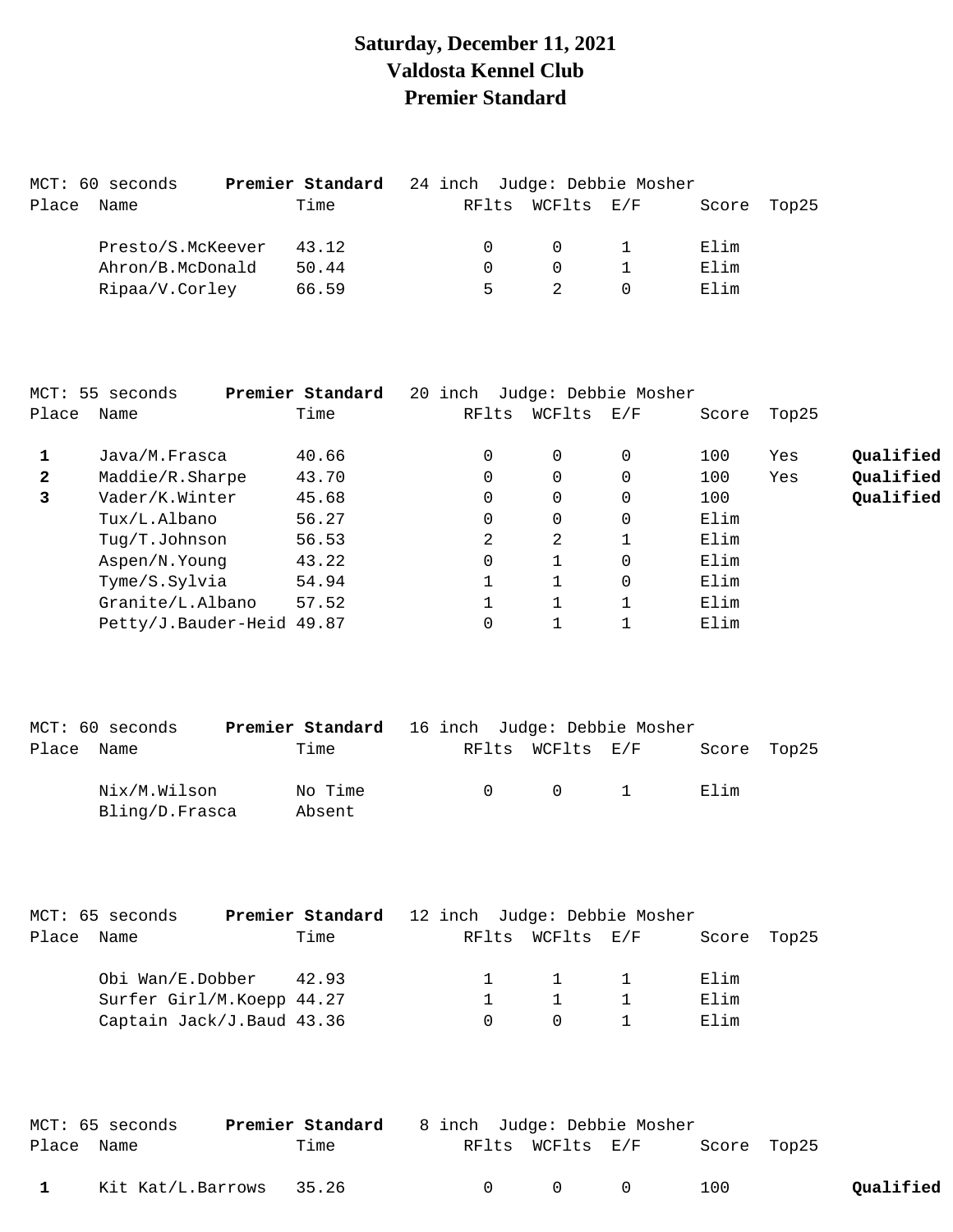| Total Number of Dogs Showing: 17   |  |
|------------------------------------|--|
| Total Number of Dogs Absent: 1     |  |
| Total Number of Dogs Withdrawn: 0  |  |
| Total Number of Dogs Not Scored: 0 |  |
| Total Number of Qualifiers: 4      |  |
| Percent Qualified: 23.5%           |  |

| MCT: 65 seconds             | <b>Premier Standard Pref</b> 20 inch Judge: Debbie Mosher |        |                                        |             |  |
|-----------------------------|-----------------------------------------------------------|--------|----------------------------------------|-------------|--|
| Place Name                  | Time                                                      |        | RFlts WCFlts E/F                       | Score Top25 |  |
| Slash/J.Bauder-Heid No Time |                                                           | $\cap$ | $\begin{array}{ccc} 0 & 2 \end{array}$ | Flim        |  |

| MCT: 60 seconds  | <b>Premier Standard Pref</b> 16 inch Judge: Debbie Mosher |        |                  |                |             |  |
|------------------|-----------------------------------------------------------|--------|------------------|----------------|-------------|--|
| Place Name       | Time                                                      |        | RFlts WCFlts E/F |                | Score Top25 |  |
| Bella/K.McGregor | No Time                                                   | $\cap$ | $\overline{2}$   | $\overline{2}$ | Elim        |  |
| Prim/L.Merrell   | 39.13                                                     |        | $\mathbf{1}$     |                | Elim        |  |
|                  |                                                           |        |                  |                |             |  |

|              | MCT: 70 seconds | <b>Premier Standard Pref</b> 8 inch Judge: Debbie Mosher |                                         |             |           |
|--------------|-----------------|----------------------------------------------------------|-----------------------------------------|-------------|-----------|
| Place Name   |                 | Time                                                     | RFlts WCFlts E/F                        | Score Top25 |           |
| $\mathbf{1}$ | Kermit/S.Murphy | 38.82                                                    | $\begin{matrix} 0 & 0 & 0 \end{matrix}$ | 100         | Qualified |

|              | MCT: 70 seconds | <b>Premier Standard Pref</b> 4 inch Judge: Debbie Mosher |                                         |             |           |
|--------------|-----------------|----------------------------------------------------------|-----------------------------------------|-------------|-----------|
| Place Name   |                 | Time                                                     | RFlts WCFlts E/F                        | Score Top25 |           |
| $\mathbf{1}$ | Rip/J.Tash DVM  | 45.38                                                    | $\begin{matrix} 0 & 0 & 0 \end{matrix}$ | 100         | Qualified |

 Total Number of Dogs Showing: 5 Total Number of Dogs Absent: 0 Total Number of Dogs Withdrawn: 0 Total Number of Dogs Not Scored: 0 Total Number of Qualifiers: 2 Percent Qualified: 40.0%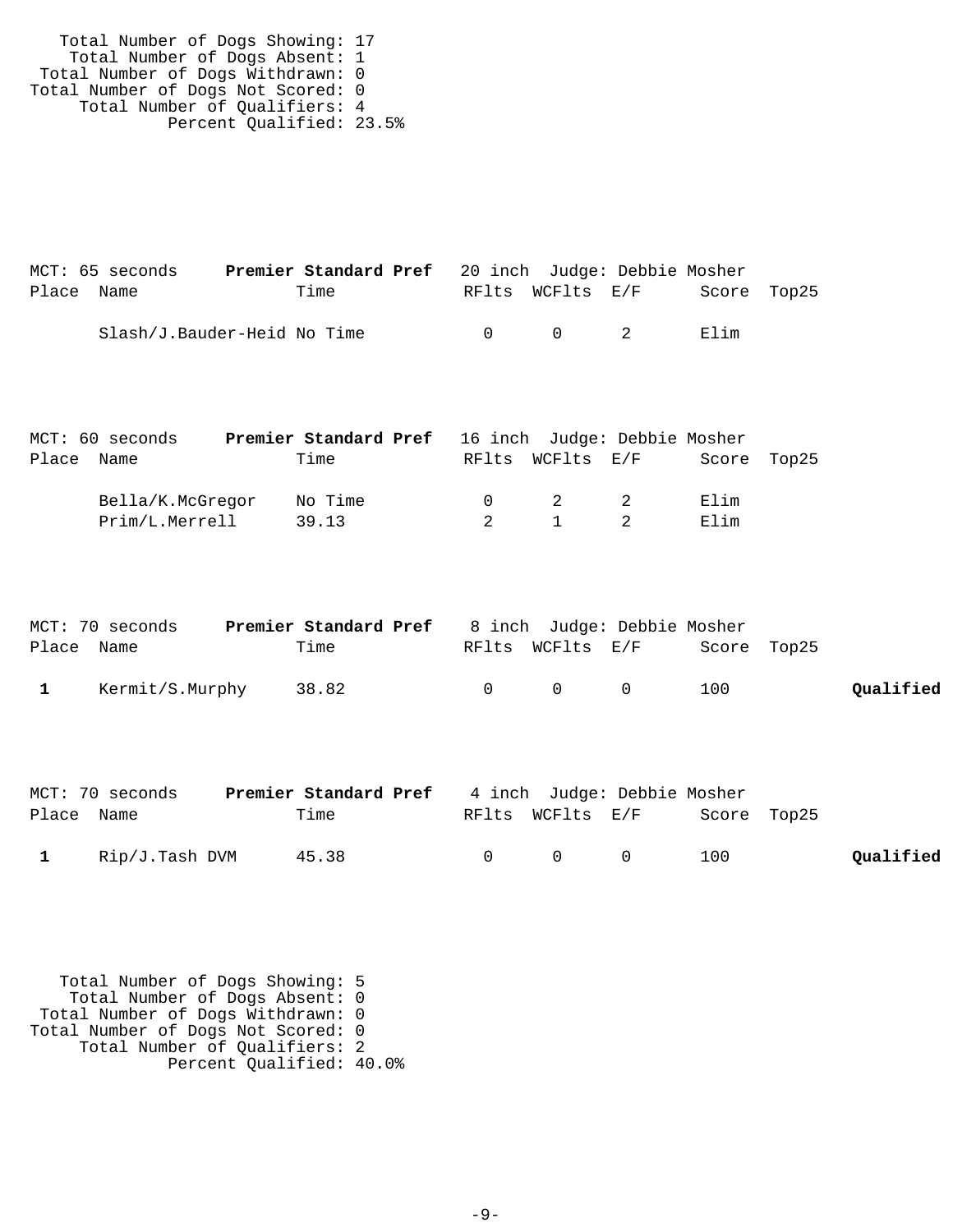#### **Saturday, December 11, 2021 Valdosta Kennel Club Master/Excellent Standard**

|              | Distance: 180 yards SCT: 67 seconds                                        |         |               |                |                     |                                |                                  | <b>Excellent</b> 24 inch Judge: Debbie Mosher |           |
|--------------|----------------------------------------------------------------------------|---------|---------------|----------------|---------------------|--------------------------------|----------------------------------|-----------------------------------------------|-----------|
| Place Name   |                                                                            | Time    |               |                |                     | TFlts RFlts WCFlts TblFlts E/F |                                  | Score                                         |           |
|              | Ripaa/V.Corley                                                             | 66.53   | $\mathsf{O}$  | $\mathbf{1}$   | 3 <sup>7</sup>      | $\mathsf{O}$                   | $\Omega$                         | Elim                                          |           |
|              |                                                                            |         |               |                |                     |                                |                                  |                                               |           |
| Place Name   | Distance: 180 yards SCT: 63 seconds Excellent 20 inch Judge: Debbie Mosher | Time    |               |                |                     | TFlts RFlts WCFlts TblFlts E/F |                                  | Score                                         |           |
|              |                                                                            |         |               |                |                     |                                |                                  |                                               |           |
| $\mathbf{1}$ | Jill/L.Albano                                                              | 61.30   | 0             | 0              | 0                   | 0                              | $\mathsf{O}$                     | 100                                           | Qualified |
|              | Tyme/S.Sylvia                                                              | 65.89   | 6<br>$\Omega$ | 3<br>2         | $\mathbf{1}$        | 0<br>$\mathbf 0$               | $\mathbf 1$                      | Elim<br>Elim                                  |           |
|              | Kona/T.Sparkman<br>Petty/J.Bauder-Heid 61.68                               | 58.88   | 0             | 2              | 3<br>3              | $\mathbf{1}$                   | $\overline{2}$<br>$\overline{a}$ | Elim                                          |           |
|              |                                                                            |         |               |                |                     |                                |                                  |                                               |           |
| Place Name   | Distance: 176 yards SCT: 67 seconds Excellent 16 inch Judge: Debbie Mosher | Time    |               |                |                     | TFlts RFlts WCFlts TblFlts E/F |                                  | Score                                         |           |
|              | Finnick/H.Bowman                                                           | 58.11   | $\mathsf{O}$  | $\overline{2}$ | $\mathsf{O}\xspace$ | $\mathsf{O}$                   | $\mathsf{O}$                     | Elim                                          |           |
| Place Name   | Distance: 171 yards SCT: 68 seconds Excellent 12 inch Judge: Debbie Mosher | Time    |               |                |                     | TFlts RFlts WCFlts TblFlts E/F |                                  | Score                                         |           |
|              | Jake/R.Stromberg                                                           | 63.34   | $\mathsf{O}$  | $\mathbf{1}$   | 0                   | 0                              | $\mathbf{1}$                     | Elim                                          |           |
| Place Name   | Distance: 171 yards SCT: 73 seconds Excellent 8 inch Judge: Debbie Mosher  | Time    |               |                |                     | TFlts RFlts WCFlts TblFlts E/F |                                  | Score                                         |           |
|              |                                                                            |         |               |                |                     |                                |                                  |                                               |           |
|              | Geni/J.Culhane                                                             | No Time |               | 0              | 1                   | 0                              | 0                                | Elim                                          |           |
|              | Chase/C.Schmidt-Owe 76.11                                                  |         | 9             | $\overline{2}$ | $\mathbf 0$         | $\Omega$                       | $\Omega$                         | Elim                                          |           |
|              |                                                                            |         |               |                |                     |                                |                                  |                                               |           |
|              |                                                                            |         |               |                |                     |                                |                                  |                                               |           |

 Total Number of Dogs Showing: 9 Total Number of Dogs Absent: 0 Total Number of Dogs Withdrawn: 0 Total Number of Dogs Not Scored: 0 Total Number of Qualifiers: 1 Percent Qualified: 11.1%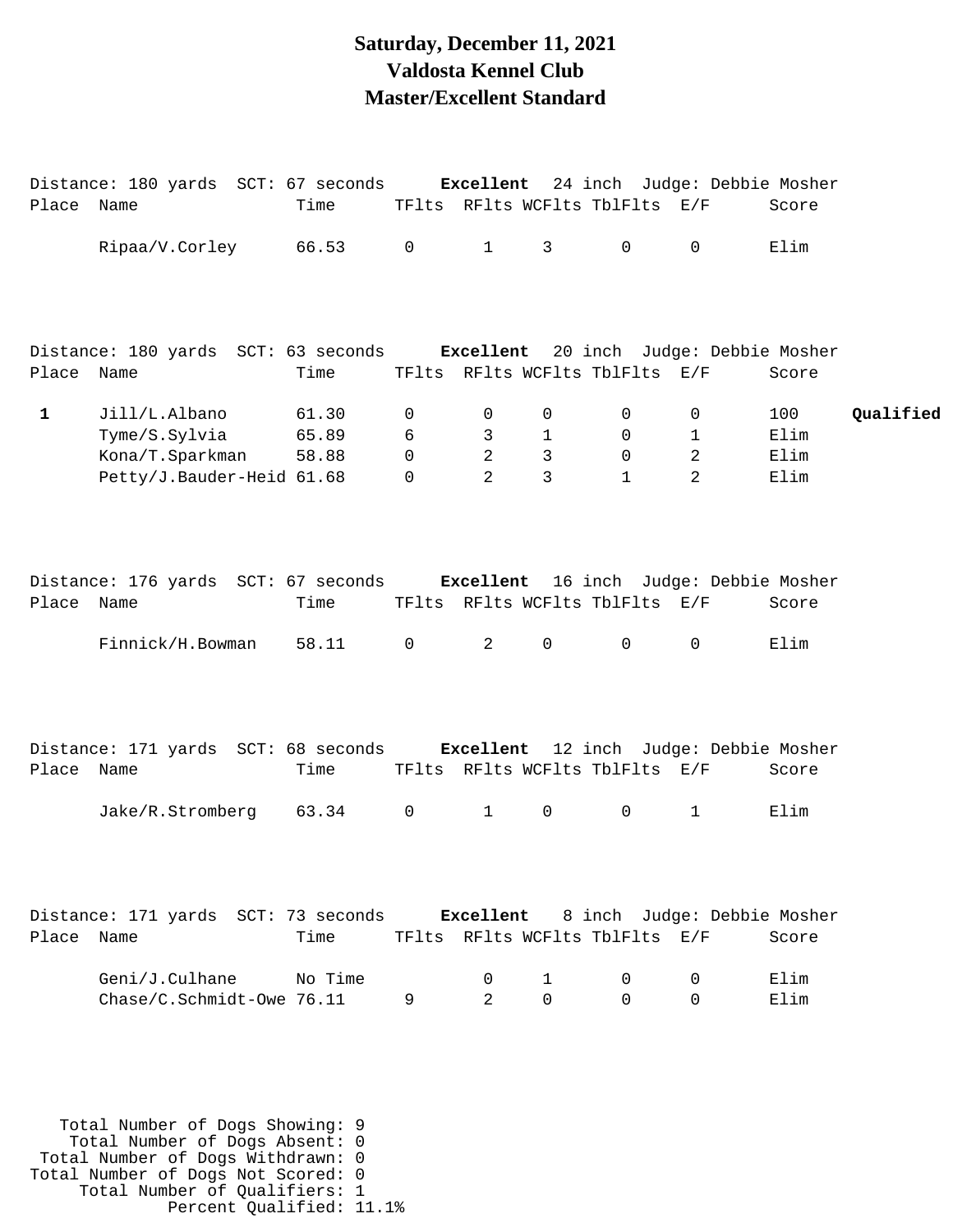|              | Distance: 180 yards SCT: 67 seconds |       |          | Master         |          | 24 inch Judge: Debbie Mosher |       |           |
|--------------|-------------------------------------|-------|----------|----------------|----------|------------------------------|-------|-----------|
| Place        | Name                                | Time  | TFlts    |                |          | RFlts WCFlts TblFlts E/F     | Score |           |
|              | Presto/S.McKeever                   | 44.53 | $\Omega$ | $\overline{0}$ | $\Omega$ | $\Omega$                     | 100   | Qualified |
| $\mathbf{2}$ | Ahron/B.McDonald                    | 48.29 | $\Omega$ | $\Omega$       | $\Omega$ | $\Omega$                     | 100   | Qualified |
|              | Tripoli/M.Briant                    | 49.73 | $\Omega$ | $\Omega$       | $\Omega$ |                              | 100   | Qualified |
|              | Slash/J.Bauder-Heid 55.24           |       | $\Omega$ |                | $\Omega$ | $\Omega$                     | Elim  |           |

|       | Distance: 180 yards<br>$SCT$ : | 63 seconds |          | Master   | 20 inch      |                      |              | Judge: Debbie Mosher |           |
|-------|--------------------------------|------------|----------|----------|--------------|----------------------|--------------|----------------------|-----------|
| Place | Name                           | Time       | TFlts    |          |              | RFlts WCFlts TblFlts | E/F          | Score                |           |
|       | Java/M.Frasca                  | 43.25      | $\Omega$ | $\Omega$ | $\mathbf 0$  | $\Omega$             | $\Omega$     | 100                  | Qualified |
| 2     | Vader/K.Winter                 | 48.38      | 0        | 0        | 0            | $\Omega$             | 0            | 100                  | Qualified |
| 3     | Kaizen/L.FortSchnei            | 49.96      | $\Omega$ | $\Omega$ | $\Omega$     | $\Omega$             | $\Omega$     | 100                  | Qualified |
| 4     | Tux/L.Albano                   | 52.80      | $\Omega$ | 0        | 0            | $\Omega$             | $\Omega$     | 100                  | Qualified |
|       | Tug/T.Johnson                  | 50.15      | $\Omega$ |          | $\mathbf{1}$ | $\Omega$             | $\Omega$     | Elim                 |           |
|       | Maddie/R.Sharpe                | No Time    |          | $\Omega$ | $\mathbf 0$  | $\Omega$             | 2            | Elim                 |           |
|       | HiJinks/V.Drerup               | No Time    |          | 2        | $\Omega$     | $\Omega$             | 3            | Elim                 |           |
|       | Aspen/N.Young                  | No Time    |          |          | $\mathbf 0$  | $\Omega$             |              | Elim                 |           |
|       | Granite/L.Albano               | 52.25      | $\Omega$ |          | $\Omega$     | $\Omega$             | $\Omega$     | Elim                 |           |
|       | Skye/S.Holmes                  | No Time    |          |          | $\mathbf 0$  | $\Omega$             | $\mathbf{1}$ | Elim                 |           |
|       | Journey/D.Calivas              | Absent     |          |          |              |                      |              |                      |           |
|       | Grace/B.McDonald               | 63.14      | 0        | 0        | $\mathbf 0$  | $\Omega$             | 0            | 100                  | Oualified |
|       |                                |            |          |          |              |                      |              |                      |           |

|            | Distance: 176 yards SCT: 67 seconds                         |                   |  | Master 16 inch Judge: Debbie Mosher |       |  |
|------------|-------------------------------------------------------------|-------------------|--|-------------------------------------|-------|--|
| Place Name |                                                             | Time              |  | TFlts RFlts WCFlts TblFlts E/F      | Score |  |
|            | Nix/M.Wilson<br>Bling/D.Frasca<br>Piper/C.Youngblood Absent | No Time<br>Absent |  | 1 1 0 2                             | Flim  |  |

|       | Distance: 171 yards SCT: 68 seconds |       |                | Master         |          | 12 inch Judge: Debbie Mosher   |   |       |           |
|-------|-------------------------------------|-------|----------------|----------------|----------|--------------------------------|---|-------|-----------|
| Place | Name                                | Time  |                |                |          | TFlts RFlts WCFlts TblFlts E/F |   | Score |           |
|       | Surfer Girl/M.Koepp 41.07           |       | $\overline{0}$ | $\overline{0}$ | 0        | $\Omega$                       |   | 100   | Qualified |
| 2     | Obi Wan/E.Dobber                    | 42.48 | 0              | $\Omega$       | $\Omega$ | $\Omega$                       |   | 100   | Qualified |
|       | Captain Jack/J.Baud 45.83           |       | 0              | $\Omega$       | $\Omega$ |                                | 0 | 100   | Oualified |
|       | Hope/B.McDonald                     | 55.59 | 0              | 2              |          |                                |   | Elim  |           |
|       |                                     |       |                |                |          |                                |   |       |           |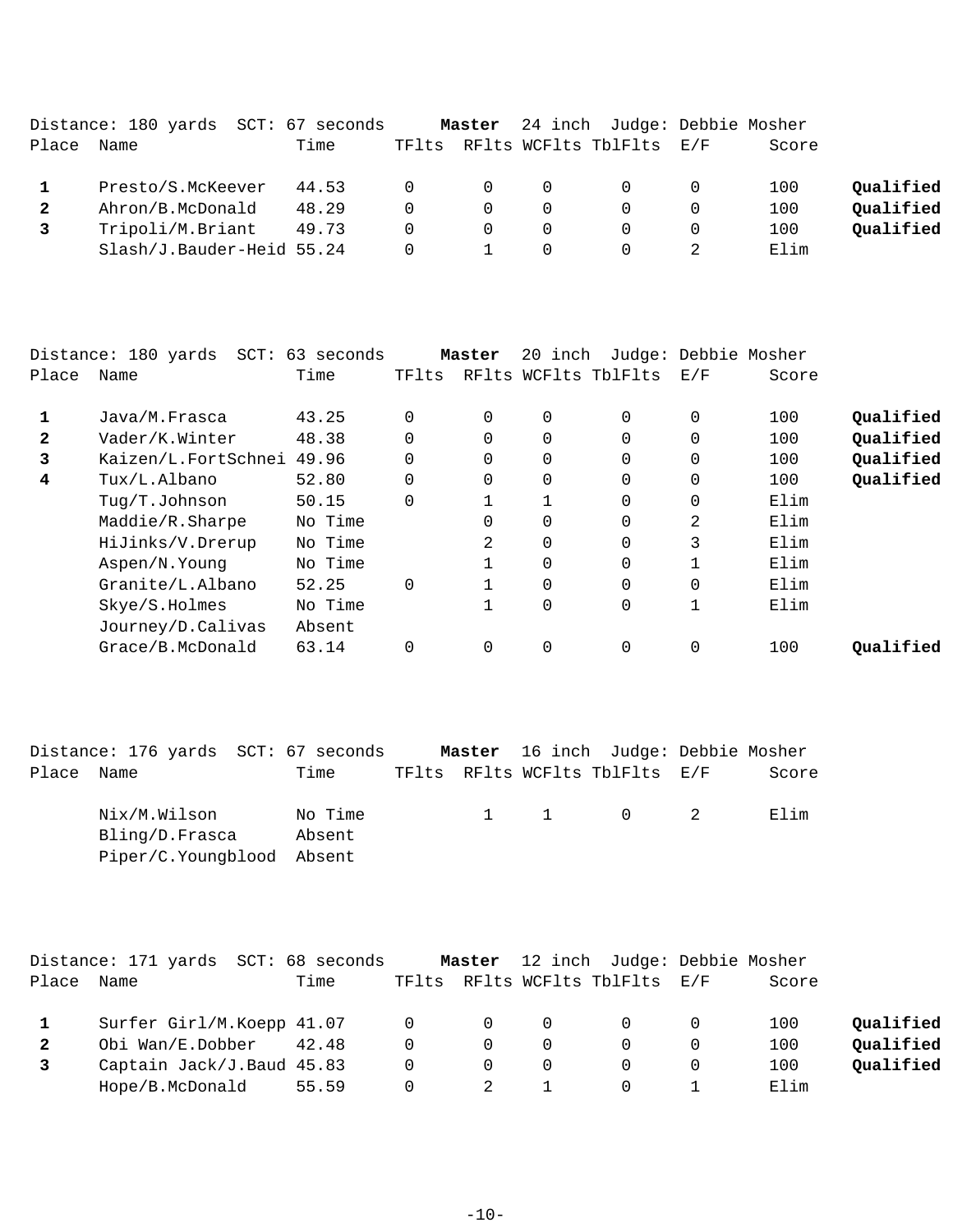|       | Distance: 171 yards SCT: 73 seconds |         |          | Master   |          | 8 inch Judge: Debbie Mosher    |       |           |
|-------|-------------------------------------|---------|----------|----------|----------|--------------------------------|-------|-----------|
| Place | Name                                | Time    |          |          |          | TFlts RFlts WCFlts TblFlts E/F | Score |           |
|       | Rip/J.Tash DVM                      | 49.10   | $\Omega$ | $\Omega$ | $\Omega$ | $\overline{0}$                 | 100   | Qualified |
|       | Chester/J.Smith 2                   | 51.36   | $\Omega$ | $\Omega$ |          |                                | 100   | Oualified |
|       | Kit Kat/L.Barrows                   | 52.33   | $\Omega$ | $\Omega$ | $\Omega$ | $\Omega$                       | 100   | Qualified |
|       | Finley/S.Palcic                     | No Time |          |          |          |                                | Elim  |           |

| Total Number of Dogs Showing: 24   |  |
|------------------------------------|--|
| Total Number of Dogs Absent: 3     |  |
| Total Number of Dogs Withdrawn: 0  |  |
| Total Number of Dogs Not Scored: 0 |  |
| Total Number of Qualifiers: 14     |  |
| Percent Qualified: 58.3%           |  |

|            | Distance: 171 yards SCT: 78 seconds  |      |  |                                |        | <b>Excellent Pref</b> 4 inch Judge: Debbie Mosher |  |
|------------|--------------------------------------|------|--|--------------------------------|--------|---------------------------------------------------|--|
| Place Name |                                      | Time |  | TFlts RFlts WCFlts TblFlts E/F |        | Score                                             |  |
|            | Tom Thumb/K.Remingt $85.46$ 21 1 0 0 |      |  |                                | $\cap$ | Elim                                              |  |

 Total Number of Dogs Showing: 1 Total Number of Dogs Absent: 0 Total Number of Dogs Withdrawn: 0 Total Number of Dogs Not Scored: 0 Total Number of Qualifiers: 0 Percent Qualified: 0.0%

|            | Distance: 180 yards SCT: 72 seconds  |                 |  |                                | <b>Master Pref</b> 20 inch Judge: Debbie Mosher |           |
|------------|--------------------------------------|-----------------|--|--------------------------------|-------------------------------------------------|-----------|
| Place Name |                                      | Time            |  | TFlts RFlts WCFlts TblFlts E/F | Score                                           |           |
|            | $Mojo/L. We therell$ 52.56 0 0 0 0 0 |                 |  |                                | 100                                             | Oualified |
|            | Electra/J.Marco                      | 46.28 0 0 0 0 1 |  |                                | Elim                                            |           |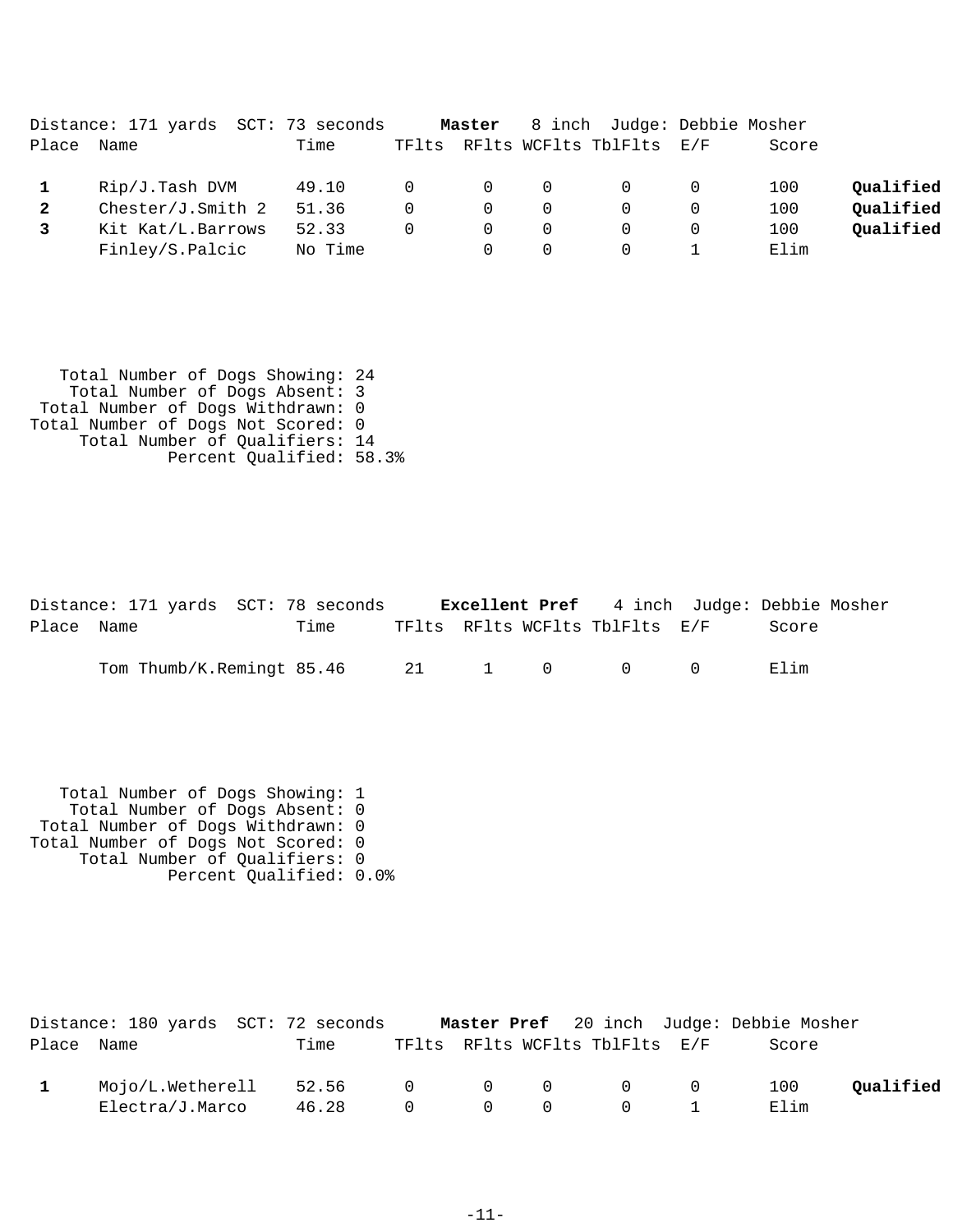|              | Distance: 180 yards<br>SCT: | 68 seconds |       | Master Pref |          | 16 inch              |     | Judge: Debbie Mosher |           |
|--------------|-----------------------------|------------|-------|-------------|----------|----------------------|-----|----------------------|-----------|
| Place        | Name                        | Time       | TFlts |             |          | RFlts WCFlts TblFlts | E/F | Score                |           |
|              | Sookie/M.Vaughan            | 53.33      |       | 0           | $\Omega$ |                      |     | 100                  | Qualified |
| $\mathbf{2}$ | Smoky/M.Vaughan             | 53.68      | 0     | 0           | 0        | 0                    |     | 100                  | Qualified |
|              | Taze/N.Young                | 50.21      | 0     | 0           | $\Omega$ | 0                    |     | Elim                 |           |
|              | Bella/K.McGregor            | 48.39      | 0     |             | $\Omega$ | $\Omega$             |     | Elim                 |           |
|              | Prim/L.Merrell              | 40.28      |       |             | $\Omega$ | $\Omega$             |     | Elim                 |           |

|            | Distance: 171 yards SCT: 73 seconds |         |                       |                                     |                                | <b>Master Pref</b> 8 inch Judge: Debbie Mosher |
|------------|-------------------------------------|---------|-----------------------|-------------------------------------|--------------------------------|------------------------------------------------|
| Place Name |                                     | Time    |                       |                                     | TFlts RFlts WCFlts TblFlts E/F | Score                                          |
|            | Kermit/S.Murphy                     | 41.51   | $\Omega$ and $\Omega$ |                                     | $0 \qquad 1 \qquad 0 \qquad 0$ | Elim                                           |
|            | Gauge/L.Glick                       | No Time |                       | $\begin{matrix} 1 & 0 \end{matrix}$ | $\bigcap$                      | Flim                                           |

 Total Number of Dogs Showing: 9 Total Number of Dogs Absent: 0 Total Number of Dogs Withdrawn: 0 Total Number of Dogs Not Scored: 0 Total Number of Qualifiers: 3 Percent Qualified: 33.3%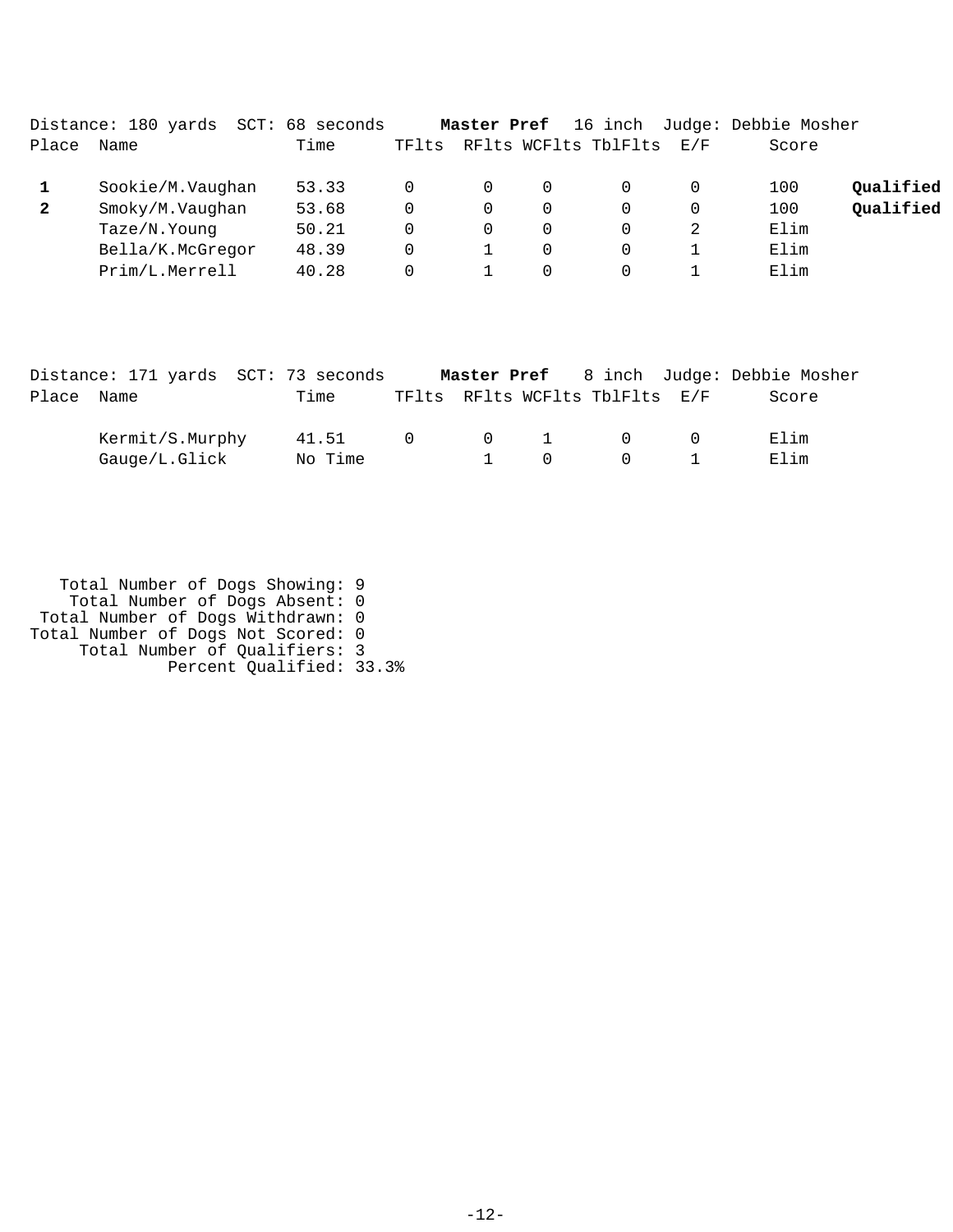### **Saturday, December 11, 2021 Valdosta Kennel Club Open Standard**

Distance: 158 yards SCT: 67 seconds **Open** 24 inch Judge: Debbie Mosher Place Name Time TFlts RFlts WCFlts TblFlts E/F Score

|              | Belle/M.Briant                                                                                                                                                                                            | Absent         |                     |                               |                            |                                |               |            |           |
|--------------|-----------------------------------------------------------------------------------------------------------------------------------------------------------------------------------------------------------|----------------|---------------------|-------------------------------|----------------------------|--------------------------------|---------------|------------|-----------|
| Place Name   | Distance: 155 yards SCT: 67 seconds Open 16 inch Judge: Debbie Mosher                                                                                                                                     | Time           |                     |                               |                            | TFlts RFlts WCFlts TblFlts E/F |               | Score      |           |
| $\mathbf{1}$ | Tess/C.Youngblood<br>Phenix/T.Lavallee                                                                                                                                                                    | 54.75<br>69.95 | 0<br>$\overline{4}$ | $\mathbf 0$<br>$\overline{2}$ | $\mathbf 0$<br>$\mathbf 0$ | $\mathbf{1}$<br>$\mathbf 0$    | 0<br>$\Omega$ | 95<br>Elim | Qualified |
| Place Name   | Distance: 152 yards SCT: 70 seconds Open 12 inch Judge: Debbie Mosher                                                                                                                                     | Time           |                     |                               |                            | TFlts RFlts WCFlts TblFlts E/F |               | Score      |           |
|              | Bella/D.Mason                                                                                                                                                                                             | 58.62          | $\overline{0}$      | $4\degree$                    | $1 \quad \blacksquare$     | $\mathsf{O}$                   | $\mathbf{1}$  | Elim       |           |
|              | Total Number of Dogs Showing: 3<br>Total Number of Dogs Absent: 1<br>Total Number of Dogs Withdrawn: 0<br>Total Number of Dogs Not Scored: 0<br>Total Number of Qualifiers: 1<br>Percent Qualified: 33.3% |                |                     |                               |                            |                                |               |            |           |
| Place Name   | Distance: 158 yards SCT: 72 seconds Open Pref 20 inch Judge: Debbie Mosher                                                                                                                                | Time           |                     |                               |                            | TFlts RFlts WCFlts TblFlts E/F |               | Score      |           |
|              | Lilly/K.Remington 64.27 0                                                                                                                                                                                 |                |                     |                               | $1 \qquad 0$               | $\overline{0}$                 | $\mathbf{1}$  | Elim       |           |
| Place Name   | Distance: 152 yards SCT: 78 seconds Open Pref 4 inch Judge: Debbie Mosher                                                                                                                                 | Time           |                     |                               |                            | TFlts RFlts WCFlts TblFlts E/F |               | Score      |           |
|              | Rhiannon/J.Culhane 80.76                                                                                                                                                                                  |                | $4\overline{ }$     |                               | $2 \t 1$                   | $1 \quad 1$                    |               | Elim       |           |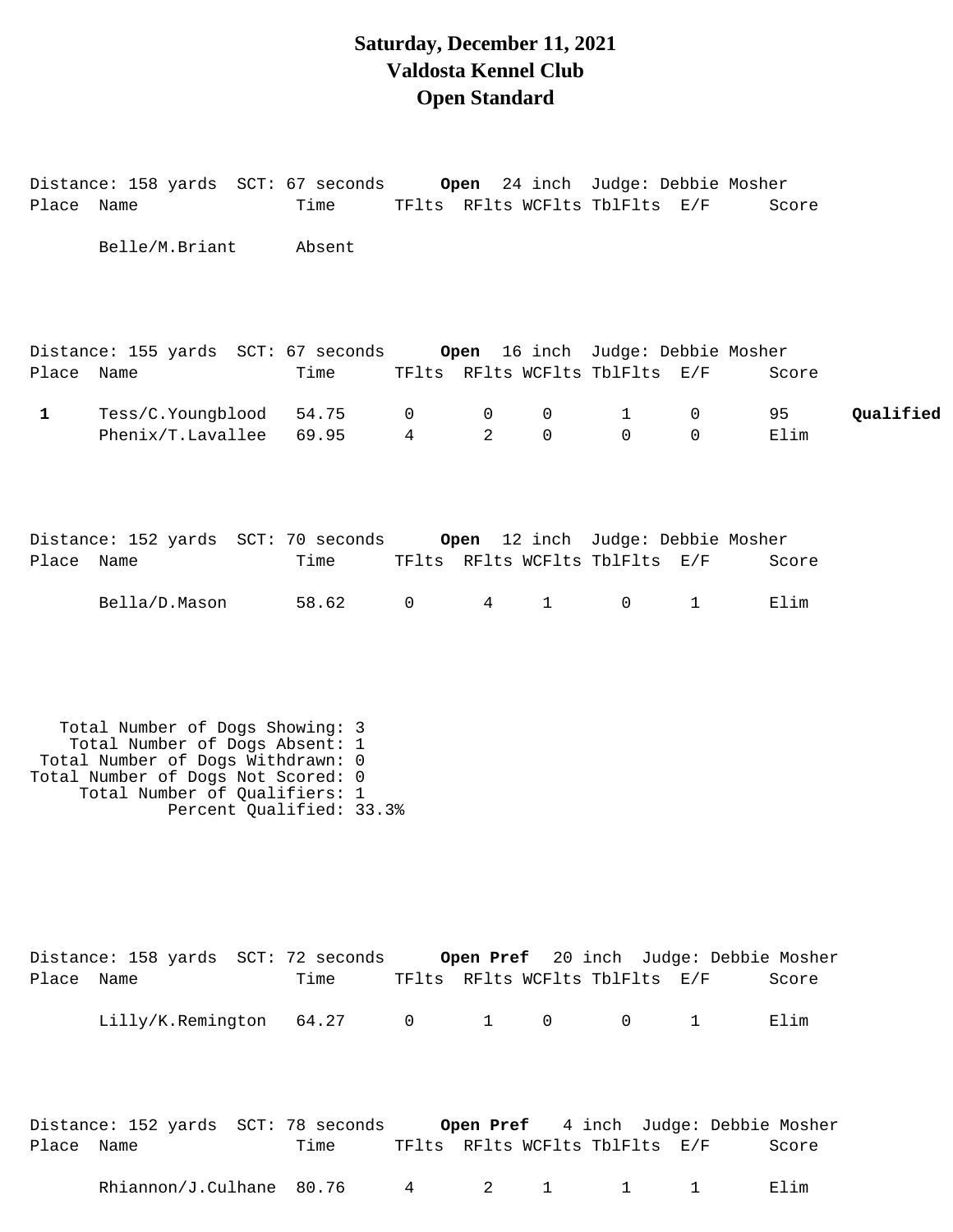Total Number of Dogs Showing: 2 Total Number of Dogs Absent: 0 Total Number of Dogs Withdrawn: 0 Total Number of Dogs Not Scored: 0 Total Number of Qualifiers: 0 Percent Qualified: 0.0%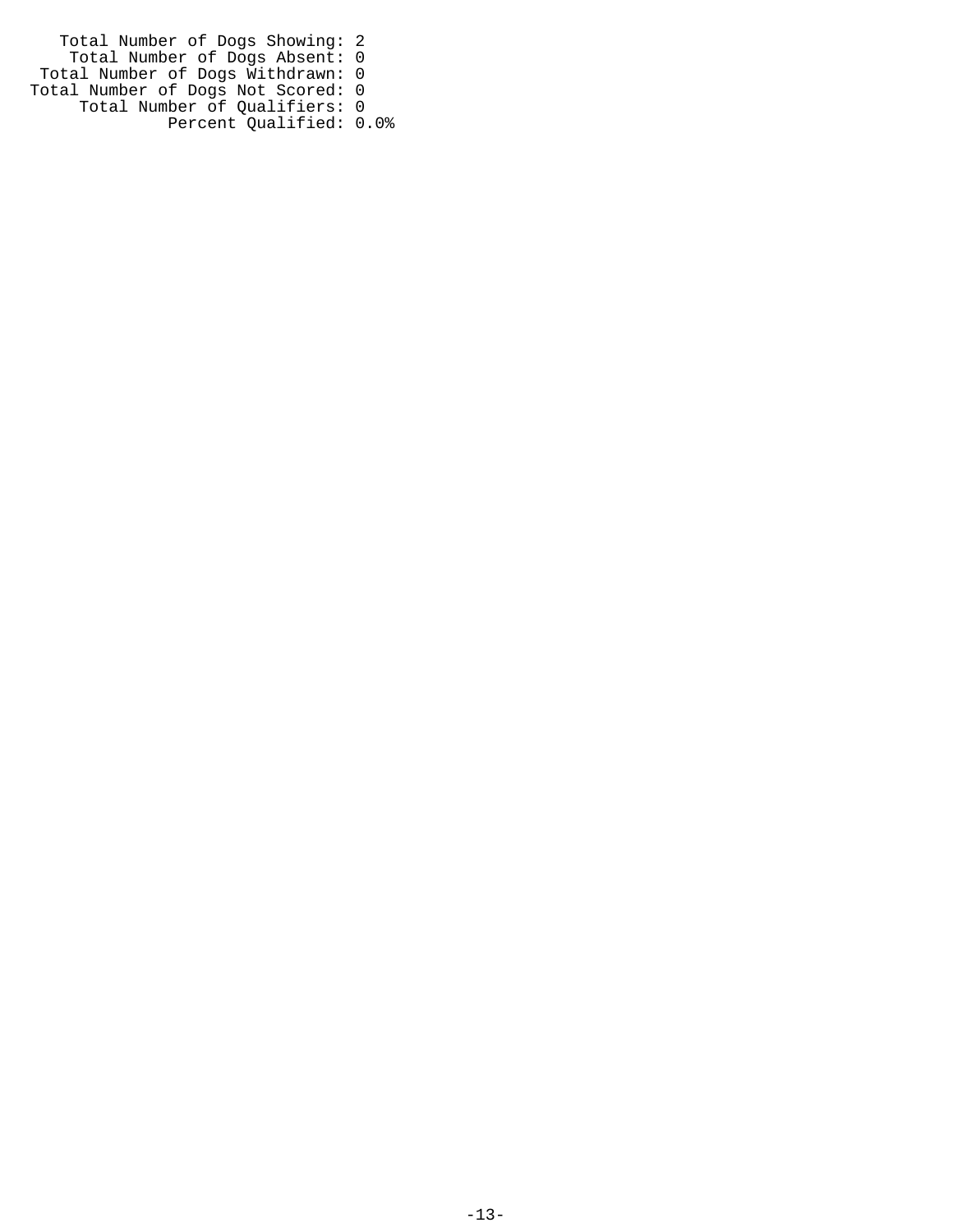# **Saturday, December 11, 2021 Valdosta Kennel Club Novice Standard**

| Place Name   | Distance: 141 yards SCT: 69 seconds Novice B 24 inch Judge: Debbie Mosher                                                                                                                                 | Time                      |                  |                                                       |                                    | TFlts RFlts WCFlts TblFlts E/F        |                                         | Score                      |           |
|--------------|-----------------------------------------------------------------------------------------------------------------------------------------------------------------------------------------------------------|---------------------------|------------------|-------------------------------------------------------|------------------------------------|---------------------------------------|-----------------------------------------|----------------------------|-----------|
|              | Kodiak/J.Marco                                                                                                                                                                                            | No Time                   |                  | 0                                                     | $\mathsf{O}$                       | 0                                     | $\overline{2}$                          | Elim                       |           |
| Place Name   | Distance: 141 yards SCT: 68 seconds Novice B 20 inch Judge: Debbie Mosher                                                                                                                                 | Time                      |                  |                                                       |                                    | TFlts RFlts WCFlts TblFlts E/F        |                                         | Score                      |           |
|              |                                                                                                                                                                                                           |                           |                  |                                                       |                                    |                                       |                                         |                            |           |
| $\mathbf{1}$ | Vickie/L.Albano<br>Soji/B.Beatty<br>Stitch/M.FortSchnei No Time<br>Catch/L.Wetherell                                                                                                                      | 70.38<br>64.01<br>No Time | 2<br>$\mathbf 0$ | 2<br>$\overline{3}$<br>$\mathbf{1}$<br>$\overline{4}$ | 0<br>1<br>$\Omega$<br>$\mathbf{1}$ | 0<br>0<br>$\mathbf 0$<br>$\mathbf{1}$ | 0<br>$\mathbf 1$<br>3<br>2              | 88<br>Elim<br>Elim<br>Elim | Qualified |
| Place Name   | Distance: 137 yards SCT: 79 seconds Novice B 8 inch Judge: Debbie Mosher                                                                                                                                  | Time                      |                  |                                                       |                                    | TFlts RFlts WCFlts TblFlts E/F        |                                         | Score                      |           |
| $\mathbf{1}$ | Zip/J.Tash DVM                                                                                                                                                                                            | 58.27                     | $\overline{0}$   | $0 \qquad \qquad$                                     | $1 \quad \Box$                     | 0                                     | 0                                       | 95                         | Qualified |
|              | Total Number of Dogs Showing: 6<br>Total Number of Dogs Absent: 0<br>Total Number of Dogs Withdrawn: 0<br>Total Number of Dogs Not Scored: 0<br>Total Number of Qualifiers: 2<br>Percent Qualified: 33.3% |                           |                  |                                                       |                                    |                                       |                                         |                            |           |
|              | Distance: 137 yards SCT: 79 seconds                                                                                                                                                                       |                           |                  |                                                       |                                    |                                       | Novice Pref 8 inch Judge: Debbie Mosher |                            |           |

| Place Name |                                         | Time |  | TFlts RFlts WCFlts TblFlts E/F | Score |           |
|------------|-----------------------------------------|------|--|--------------------------------|-------|-----------|
|            | $0$ akley/R.Stromberg 47.28 $0$ 1 0 0 0 |      |  |                                | 95    | Qualified |